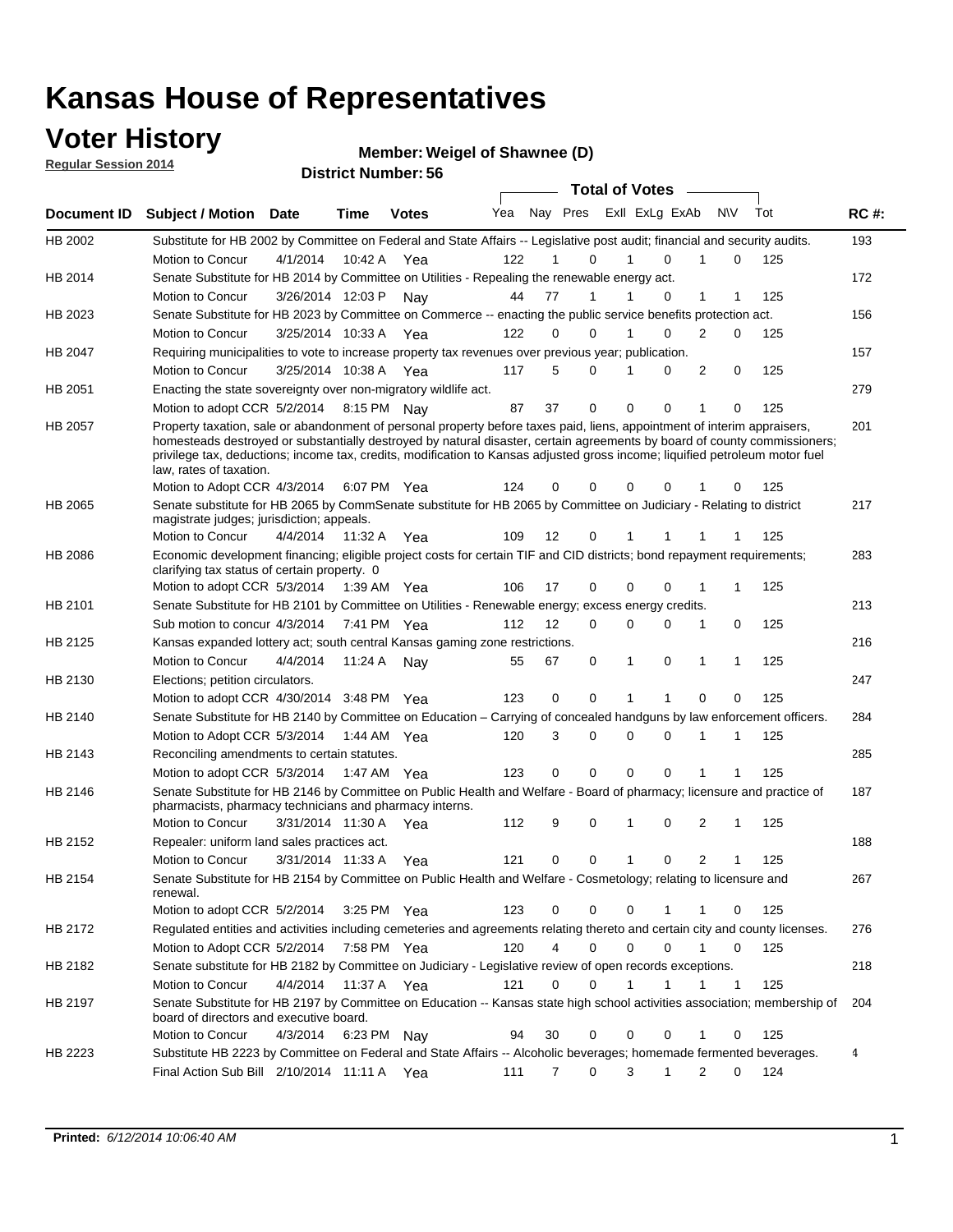# **Voter History**<br> **Regular Session 2014**

| <b>VULCI FIISLUI Y</b>      | <b>Member: Weigel of Shawnee (D)</b> |
|-----------------------------|--------------------------------------|
| <b>Regular Session 2014</b> |                                      |
|                             | <b>District Number: 56</b>           |
|                             | Tota                                 |

|         |                                                                                                                                                                                                                                                                                                                                                                                                                                                                                                                                                                                                                                                                                                                                                                                                                                                                                                                 |                       |         |              |     |                |   | <b>Total of Votes</b> |             |                |          |     |             |
|---------|-----------------------------------------------------------------------------------------------------------------------------------------------------------------------------------------------------------------------------------------------------------------------------------------------------------------------------------------------------------------------------------------------------------------------------------------------------------------------------------------------------------------------------------------------------------------------------------------------------------------------------------------------------------------------------------------------------------------------------------------------------------------------------------------------------------------------------------------------------------------------------------------------------------------|-----------------------|---------|--------------|-----|----------------|---|-----------------------|-------------|----------------|----------|-----|-------------|
|         | Document ID Subject / Motion Date                                                                                                                                                                                                                                                                                                                                                                                                                                                                                                                                                                                                                                                                                                                                                                                                                                                                               |                       | Time    | <b>Votes</b> | Yea | Nay Pres       |   | Exil ExLg ExAb N\V    |             |                |          | Tot | <b>RC#:</b> |
| HB 2223 | Substitute for HB 2223 by Committee on Federal and State Affairs—Alcoholic beverages; homemade fermented beverages;<br>microbrewery gallonage expanded; liquor license length of citizenship.<br>Motion to Concur                                                                                                                                                                                                                                                                                                                                                                                                                                                                                                                                                                                                                                                                                               | 4/3/2014              |         | 6:27 PM Yea  | 115 | 9              | 0 | 0                     | $\Omega$    |                | 0        | 125 | 205         |
| HB 2231 | Senate Substitute for Substitute for HB 2231 by Committee on Ways and Means - Appropriations for FY 2014, FY 2015, FY<br>2016, FY 2017 and FY 2018 for various state agencies; capital improvement projects; claims against the state.<br>Motion to adopt CCR 5/2/2014 9:48 PM Nay                                                                                                                                                                                                                                                                                                                                                                                                                                                                                                                                                                                                                              |                       |         |              | 70  | 54             | 0 | 0                     | 0           | 1              | $\Omega$ | 125 | 282         |
| HB 2246 | Substitute for HB 2246 by Committee on Commerce, Labor and Economic Development - Peer review for certain licensed<br>technical professions.                                                                                                                                                                                                                                                                                                                                                                                                                                                                                                                                                                                                                                                                                                                                                                    |                       |         |              |     |                |   |                       |             |                |          |     | 38          |
|         | EFA Sub Bill                                                                                                                                                                                                                                                                                                                                                                                                                                                                                                                                                                                                                                                                                                                                                                                                                                                                                                    | 2/21/2014 1:34 PM Yea |         |              | 120 | 0              | 0 | 1                     | 0           | 2              | 1        | 124 |             |
| HB 2246 | Substitute for HB 2246 by Committee on Commerce, Labor and Economic Development - Peer review for certain licensed<br>technical professions.                                                                                                                                                                                                                                                                                                                                                                                                                                                                                                                                                                                                                                                                                                                                                                    |                       |         |              |     |                |   |                       |             |                |          |     | 260         |
|         | Motion to Concur                                                                                                                                                                                                                                                                                                                                                                                                                                                                                                                                                                                                                                                                                                                                                                                                                                                                                                | 5/2/2014              | 11:40 A | Yea          | 124 | 0              | 0 | 0                     |             | $\Omega$       | 0        | 125 |             |
| HB 2272 | Kansas expanded lottery act; southeast Kansas gaming zone; privilege fee and investment threshold amount reduced.                                                                                                                                                                                                                                                                                                                                                                                                                                                                                                                                                                                                                                                                                                                                                                                               |                       |         |              |     |                |   |                       |             |                |          |     | 200         |
|         | Motion to Concur                                                                                                                                                                                                                                                                                                                                                                                                                                                                                                                                                                                                                                                                                                                                                                                                                                                                                                | 4/2/2014              |         | 4:18 PM Yea  | 84  | 36             | 0 | $\mathbf 0$           | $\Omega$    |                | 4        | 125 |             |
| HB 2296 | Campaign finance; permitted uses of campaign funds; increased exemption amount for certain candidates; contributor<br>information; lobbyist filings.                                                                                                                                                                                                                                                                                                                                                                                                                                                                                                                                                                                                                                                                                                                                                            |                       |         |              |     |                |   |                       |             |                |          |     | 248         |
|         | Motion to adopt CCR 4/30/2014 3:53 PM Yea                                                                                                                                                                                                                                                                                                                                                                                                                                                                                                                                                                                                                                                                                                                                                                                                                                                                       |                       |         |              | 119 | 4              | 0 |                       |             | 0              | 0        | 125 |             |
| HB 2296 | Campaign finance; permitted uses of campaign funds; increased exemption amount for certain candidates; contributor<br>information; lobbyist filings.                                                                                                                                                                                                                                                                                                                                                                                                                                                                                                                                                                                                                                                                                                                                                            |                       |         |              |     |                |   |                       |             |                |          |     | 287         |
|         | Motion to Override<br>Veto                                                                                                                                                                                                                                                                                                                                                                                                                                                                                                                                                                                                                                                                                                                                                                                                                                                                                      | 5/30/2014 10:24 A     |         | Yea          | 96  | 5              | 0 | 0                     | $\Omega$    | 0              | 24       | 125 |             |
| HB 2298 | Senate Sub for HB 2298 by Committee on Judiciary - Uniform controlled substances act. Senate Sub for HB 2298 by<br>Committee on Judiciary - Uniform controlled substances act.                                                                                                                                                                                                                                                                                                                                                                                                                                                                                                                                                                                                                                                                                                                                  |                       |         |              |     |                |   |                       |             |                |          |     | 209         |
|         | Motion to Concur                                                                                                                                                                                                                                                                                                                                                                                                                                                                                                                                                                                                                                                                                                                                                                                                                                                                                                | 4/3/2014              |         | 6:40 PM Yea  | 123 | 1              | 0 | 0                     | 0           | 1              | 0        | 125 |             |
| HB 2303 | Relating to driver's license fees; driving under the influence equipment fund.                                                                                                                                                                                                                                                                                                                                                                                                                                                                                                                                                                                                                                                                                                                                                                                                                                  |                       |         |              |     |                |   |                       |             |                |          |     | 1           |
|         | Motion to adopt CCR 1/22/2014 11:45 A Yea                                                                                                                                                                                                                                                                                                                                                                                                                                                                                                                                                                                                                                                                                                                                                                                                                                                                       |                       |         |              | 109 | 11             | 0 | $\mathbf{1}$          | 0           | $\overline{4}$ | 0        | 125 |             |
| HB 2312 | Local governments; investment of idle funds; changes.                                                                                                                                                                                                                                                                                                                                                                                                                                                                                                                                                                                                                                                                                                                                                                                                                                                           |                       |         |              |     |                |   |                       |             |                |          |     | 253         |
|         | Motion to Concur                                                                                                                                                                                                                                                                                                                                                                                                                                                                                                                                                                                                                                                                                                                                                                                                                                                                                                | 5/1/2014              |         | 4:31 PM Yea  | 123 | $\overline{2}$ | 0 | $\mathbf 0$           | $\mathbf 0$ | 0              | 0        | 125 |             |
| HB 2338 | Substitute for HB 2338 by Committee on Ways and Means - Judicial branch; supplemental appropriation for fiscal year 2015,<br>judiciary operations; increasing various docket fees and creating new docket fees; annually, allowing the allocation of a budget<br>for each judicial district court operations, chief judge would have the authority to expend funds as necessary to carry out the<br>functions of such district if such chief judge elected to do so, including establishing what court personnel are necessary and<br>their compensation; district court judges in judicial district elect chief judge and court of appeals judges elect chief judge of the<br>court of appeals; district judge and district magistrate judge vacancies; statutory authority for longevity bonus for judicial<br>branch employees repealed; nonseverability clause.<br>Motion to Adopt CCR 4/4/2014 7:17 PM Nay |                       |         |              | 66  | 57             | 0 | 0                     | 0           | 2              | 0        | 125 | 229         |
| HB 2378 | Senate Substitute for HB 2378 by Committee on Assessment and Taxation - Providing sales tax exemption for sales of certain 189<br>machinery and equipment used for surface mining activities.                                                                                                                                                                                                                                                                                                                                                                                                                                                                                                                                                                                                                                                                                                                   |                       |         |              |     |                |   |                       |             |                |          |     |             |
|         | Motion to Concur                                                                                                                                                                                                                                                                                                                                                                                                                                                                                                                                                                                                                                                                                                                                                                                                                                                                                                | 3/31/2014 11:35 A     |         | Yea          | 117 | 4              | 0 | 1                     | 0           | 2              | -1       | 125 |             |
| HB 2389 | Senate Substitute for HB 2389 by Committee on Judiciary - Crimes and criminal procedure; mistreatment of a dependent adult 277<br>or an elder person; RICO; warrants; discharge of certain persons; appeals.                                                                                                                                                                                                                                                                                                                                                                                                                                                                                                                                                                                                                                                                                                    |                       |         |              |     |                |   |                       |             |                |          |     |             |
|         | Motion to Adopt CCR 5/2/2014                                                                                                                                                                                                                                                                                                                                                                                                                                                                                                                                                                                                                                                                                                                                                                                                                                                                                    |                       |         | 8:05 PM Yea  | 123 | 1              | 0 | 0                     | 0           | 1              | 0        | 125 |             |
| HB 2398 | Relating to the Kansas revised limited liability company act.                                                                                                                                                                                                                                                                                                                                                                                                                                                                                                                                                                                                                                                                                                                                                                                                                                                   |                       |         |              |     |                |   |                       |             |                |          |     | 28          |
|         | <b>Final Action</b><br>Amended                                                                                                                                                                                                                                                                                                                                                                                                                                                                                                                                                                                                                                                                                                                                                                                                                                                                                  | 2/21/2014 11:13 A Yea |         |              | 120 | 1              | 0 | $\mathbf{1}$          | 0           | $\overline{2}$ | 0        | 124 |             |
| HB 2402 | National day of the cowboy.                                                                                                                                                                                                                                                                                                                                                                                                                                                                                                                                                                                                                                                                                                                                                                                                                                                                                     |                       |         |              |     |                |   |                       |             |                |          |     | 163         |
|         | <b>Final Action</b>                                                                                                                                                                                                                                                                                                                                                                                                                                                                                                                                                                                                                                                                                                                                                                                                                                                                                             | 3/26/2014 10:55 A     |         | Yea          | 116 | 7              | 0 | $\mathbf{1}$          | 0           | $\mathbf{1}$   | 0        | 125 |             |
| HB 2417 | Expansion of rural opportunity zones.                                                                                                                                                                                                                                                                                                                                                                                                                                                                                                                                                                                                                                                                                                                                                                                                                                                                           |                       |         |              |     |                |   |                       |             |                |          |     | 61          |
|         | <b>Final Action</b><br>Amended                                                                                                                                                                                                                                                                                                                                                                                                                                                                                                                                                                                                                                                                                                                                                                                                                                                                                  | 2/27/2014 10:16 A     |         | Yea          | 104 | 19             | 0 | 0                     | 0           | $\mathbf{1}$   | 0        | 124 |             |
| HB 2418 | Adult care home licensure act; removal of outdated rule and regulation reference.<br><b>Final Action</b>                                                                                                                                                                                                                                                                                                                                                                                                                                                                                                                                                                                                                                                                                                                                                                                                        | 2/12/2014 11:20 A Yea |         |              | 121 | 0              | 0 | 1                     | 0           | 2              | 0        | 124 | 6           |
|         |                                                                                                                                                                                                                                                                                                                                                                                                                                                                                                                                                                                                                                                                                                                                                                                                                                                                                                                 |                       |         |              |     |                |   |                       |             |                |          |     |             |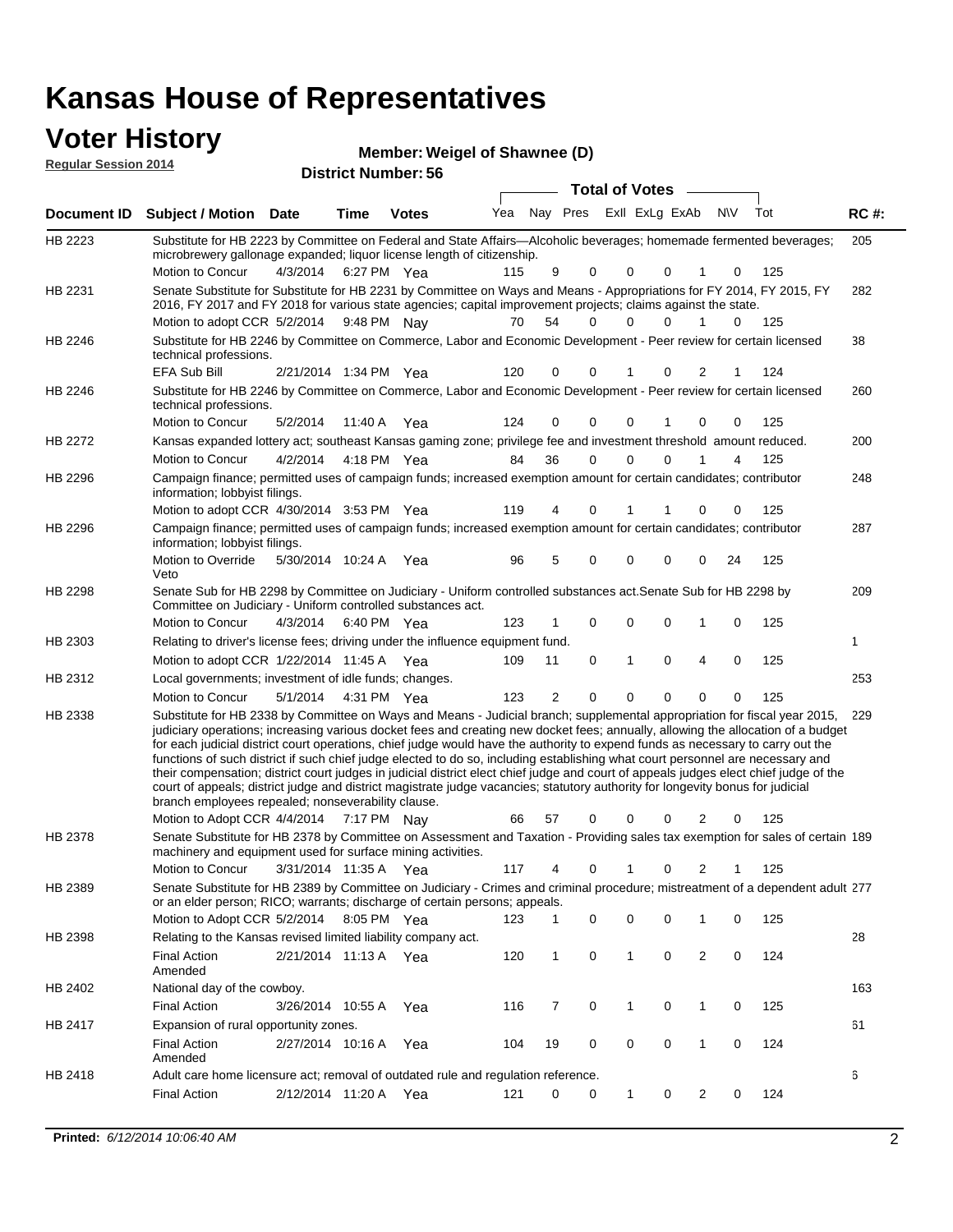### **Voter History**

**Regular Session 2014**

#### **Weigel of Shawnee (D)**

|                    |                                                                                                                                                                                                                                                                                                                                                      |                       |             | DISTRICT MAILINGL. 30 |     |          |          |   | <b>Total of Votes</b> | $\sim$         |              |     |                |
|--------------------|------------------------------------------------------------------------------------------------------------------------------------------------------------------------------------------------------------------------------------------------------------------------------------------------------------------------------------------------------|-----------------------|-------------|-----------------------|-----|----------|----------|---|-----------------------|----------------|--------------|-----|----------------|
| <b>Document ID</b> | <b>Subject / Motion</b>                                                                                                                                                                                                                                                                                                                              | Date                  | Time        | <b>Votes</b>          | Yea |          | Nay Pres |   | Exll ExLg ExAb        |                | <b>NV</b>    | Tot | <b>RC#:</b>    |
| HB 2418            | Kansas department for aging and disability services; adult care homes                                                                                                                                                                                                                                                                                |                       |             |                       |     |          |          |   |                       |                |              |     | 221            |
|                    | Motion to Concur                                                                                                                                                                                                                                                                                                                                     | 4/4/2014              | 11:49 A     | Yea                   | 122 | 0        | 0        | 1 | 1                     | 1              | 0            | 125 |                |
| HB 2419            | City annexation; fire district territory; detachment.                                                                                                                                                                                                                                                                                                |                       |             |                       |     |          |          |   |                       |                |              |     | 120            |
|                    | <b>Final Action</b>                                                                                                                                                                                                                                                                                                                                  | 3/17/2014 11:19 A Yea |             |                       | 122 | 0        | 0        | 0 | 0                     | 2              | $\mathbf{1}$ | 125 |                |
| HB 2419            | City annexation; fire district territory; detachment.                                                                                                                                                                                                                                                                                                |                       |             |                       |     |          |          |   |                       |                |              |     | 196            |
|                    | Motion to Concur                                                                                                                                                                                                                                                                                                                                     | 4/2/2014              | 10:32 A Yea |                       | 122 | 0        | 0        | 0 | 0                     | 2              | $\mathbf{1}$ | 125 |                |
| HB 2420            | School crossing guards.                                                                                                                                                                                                                                                                                                                              |                       |             |                       |     |          |          |   |                       |                |              |     | 5              |
|                    | <b>Final Action</b><br>Amended                                                                                                                                                                                                                                                                                                                       | 2/10/2014 11:12 A     |             | Yea                   | 118 | 0        | 0        | 3 | 1                     | 2              | 0            | 124 |                |
| HB 2420            | School crossing guards.                                                                                                                                                                                                                                                                                                                              |                       |             |                       |     |          |          |   |                       |                |              |     | 197            |
|                    | Motion to Concur                                                                                                                                                                                                                                                                                                                                     | 4/2/2014              | 10:34 A     | Yea                   | 123 | 0        | 0        | 0 | 0                     | 2              | 0            | 125 |                |
| HB 2422            | Defining watercraft for purposes of taxation.                                                                                                                                                                                                                                                                                                        |                       |             |                       |     |          |          |   |                       |                |              |     | 14             |
|                    | <b>Final Action</b><br>Amended                                                                                                                                                                                                                                                                                                                       | 2/14/2014 11:13 A     |             | Yea                   | 118 | 0        | 0        | 2 | $\mathbf 0$           | 4              | 0            | 124 |                |
| HB 2424            | Robert G. (Bob) Bethell interchange.                                                                                                                                                                                                                                                                                                                 |                       |             |                       |     |          |          |   |                       |                |              |     | 85             |
|                    | <b>EFA Sub Bill</b>                                                                                                                                                                                                                                                                                                                                  | 2/27/2014 4:03 PM Yea |             |                       | 119 | 4        | 0        | 0 | $\mathbf 0$           | 1              | 0            | 124 |                |
| HB 2424            | Substitute for HB 2424 by Committee on Transportation - Designating the Robert G. (Bob) Bethell interchange; the SGT David 190<br>Enzbrenner memorial highway; t the Pack S Clair highway; the ancient Indian traders trail; the Harper county veterans<br>memorial highway; the Bonnie Huy memorial highway; the Bonnie Sharp memorial interchange. |                       |             |                       |     |          |          |   |                       |                |              |     |                |
|                    | Motion to Concur                                                                                                                                                                                                                                                                                                                                     | 3/31/2014 11:37 A Yea |             |                       | 117 | 3        | $\Omega$ | 1 | 0                     | 2              | 2            | 125 |                |
| HB 2429            | Making the water conservation program part of and supplemental to the Kansas water appropriation act.                                                                                                                                                                                                                                                |                       |             |                       |     |          |          |   |                       |                |              |     | $\overline{7}$ |
|                    | <b>Final Action</b><br>Amended                                                                                                                                                                                                                                                                                                                       | 2/12/2014 11:22 A Yea |             |                       | 121 | $\Omega$ | 0        | 1 | $\Omega$              | 2              | 0            | 124 |                |
| HB 2430            | Promoting employment across Kansas act; benefits.                                                                                                                                                                                                                                                                                                    |                       |             |                       |     |          |          |   |                       |                |              |     | 90             |
|                    | <b>EFA Sub Bill</b>                                                                                                                                                                                                                                                                                                                                  | 2/27/2014 4:08 PM Nav |             |                       | 110 | 13       | 0        | 0 | 0                     | 1              | 0            | 124 |                |
| HB 2430            | Substitute for HB 2430 by Committee on Commerce, Labor and Economic Development - Promoting employment across                                                                                                                                                                                                                                        |                       |             |                       |     |          |          |   |                       |                |              |     | 278            |
|                    | Kansas act; benefits.<br>Motion to adopt CCR 5/2/2014                                                                                                                                                                                                                                                                                                |                       | 8:09 PM Yea |                       | 114 | 10       | 0        | 0 | 0                     | 1              | 0            | 125 |                |
| HB 2433            | Relating to the Kansas uniform securities act.                                                                                                                                                                                                                                                                                                       |                       |             |                       |     |          |          |   |                       |                |              |     | 62             |
|                    | <b>Final Action</b><br>Amended                                                                                                                                                                                                                                                                                                                       | 2/27/2014 10:17 A Yea |             |                       | 123 | 0        | 0        | 0 | $\mathbf 0$           | 1              | 0            | 124 |                |
| HB 2433            | Relating to the Kansas uniform securities act.                                                                                                                                                                                                                                                                                                       |                       |             |                       |     |          |          |   |                       |                |              |     | 243            |
|                    | Motion to adopt CCR 4/30/2014 3:27 PM Yea                                                                                                                                                                                                                                                                                                            |                       |             |                       | 123 | $\Omega$ | 0        | 1 | 1                     | 0              | 0            | 125 |                |
| HB 2436            | Substitute for HB 2436 by Committee on Vision 2020 - Boards of cosmetology and barbering; agreements on inspectors of<br>dual-licensed facilities.                                                                                                                                                                                                   |                       |             |                       |     |          |          |   |                       |                |              |     | 19             |
|                    | Final Action Sub Bill 2/19/2014 11:32 A                                                                                                                                                                                                                                                                                                              |                       |             | Yea                   | 122 | O        | 0        | 0 | 0                     | 2              | 0            | 124 |                |
| HB 2436            | Substitute for HB 2436 by Committee on Vision 2020 - Boards of cosmetology and barbering; agreements on inspectors of<br>dual-licensed facilities.                                                                                                                                                                                                   |                       |             |                       |     |          |          |   |                       |                |              |     | 206            |
|                    | Motion to Concur                                                                                                                                                                                                                                                                                                                                     | 4/3/2014              | 6:30 PM Yea |                       | 117 | 7        | 0        | 0 | 0                     | 1              | 0            | 125 |                |
| HB 2440            | Emerging industry investment act; treatment of certain bioscience companies.                                                                                                                                                                                                                                                                         |                       |             |                       |     |          |          |   |                       |                |              |     | 39             |
|                    | <b>Emergency Final</b><br>Action                                                                                                                                                                                                                                                                                                                     | 2/21/2014 1:36 PM Yea |             |                       | 116 | 4        | 0        | 1 | 0                     | 2              | $\mathbf{1}$ | 124 |                |
| HB 2442            | Escalating penalties for repeat felony evade and elude cases.                                                                                                                                                                                                                                                                                        |                       |             |                       |     |          |          |   |                       |                |              |     | 107            |
|                    | EFA Sub Bill                                                                                                                                                                                                                                                                                                                                         | 2/27/2014 4:32 PM Yea |             |                       | 111 | 12       | 0        | 0 | 0                     | $\mathbf{1}$   | 0            | 124 |                |
| HB 2444            | Spendthrift trusts.                                                                                                                                                                                                                                                                                                                                  |                       |             |                       |     |          |          |   |                       |                |              |     | 36             |
|                    | <b>Emergency Final</b><br><b>Action Amend</b>                                                                                                                                                                                                                                                                                                        | 2/21/2014 1:32 PM Yea |             |                       | 120 | 0        | 0        | 1 | 0                     | $\overline{2}$ | $\mathbf{1}$ | 124 |                |
| HB 2444            | Spendthrift trusts.                                                                                                                                                                                                                                                                                                                                  |                       |             |                       |     |          |          |   |                       |                |              |     | 198            |
|                    | Motion to Concur                                                                                                                                                                                                                                                                                                                                     | 4/2/2014              | 10:37 A Yea |                       | 123 | 0        | 0        | 0 | 0                     | $\overline{2}$ | 0            | 125 |                |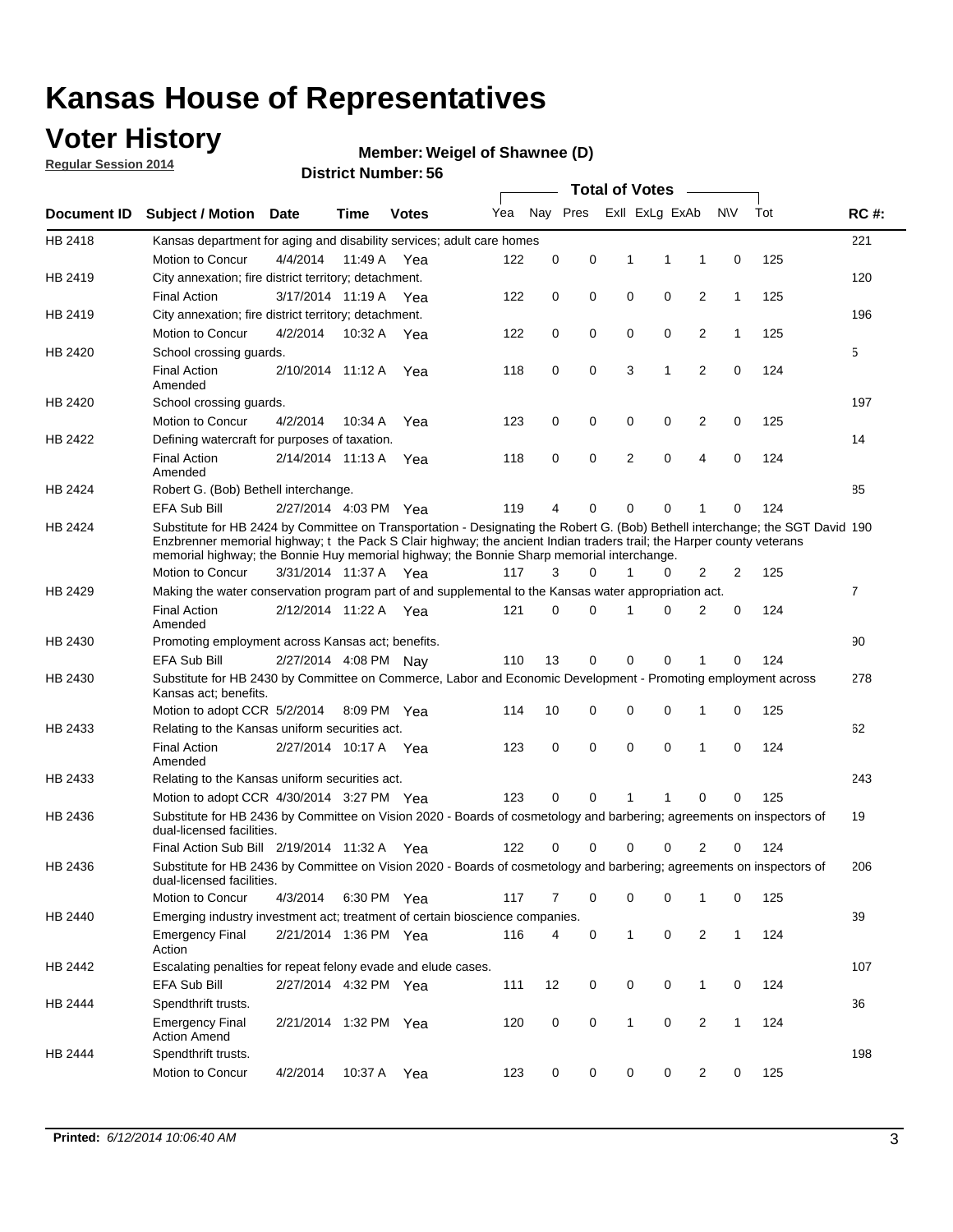#### **Voter History Regular Session 2014**

| Member: Weigel of Shawnee (D) |  |  |
|-------------------------------|--|--|
|-------------------------------|--|--|

|         |                                                                                                                                                                                                                                                                                                                                 |                       |      |              |     |                |   | <b>Total of Votes</b> |             |                |             |     |             |
|---------|---------------------------------------------------------------------------------------------------------------------------------------------------------------------------------------------------------------------------------------------------------------------------------------------------------------------------------|-----------------------|------|--------------|-----|----------------|---|-----------------------|-------------|----------------|-------------|-----|-------------|
|         | Document ID Subject / Motion Date                                                                                                                                                                                                                                                                                               |                       | Time | <b>Votes</b> | Yea | Nay Pres       |   | Exll ExLg ExAb        |             |                | <b>NV</b>   | Tot | <b>RC#:</b> |
| HB 2445 | Allowing for criminal discovery materials to be provided to defendant or defendant's counsel.                                                                                                                                                                                                                                   |                       |      |              |     |                |   |                       |             |                |             |     | 63          |
|         | <b>Final Action</b><br>Amended                                                                                                                                                                                                                                                                                                  | 2/27/2014 10:19 A     |      | Yea          | 123 | 0              | 0 | 0                     | 0           | 1              | 0           | 124 |             |
| HB 2446 | District courts; court trustee operations fund. judicial process; concerning sentencing dispositions, probation and postrelease<br>supervision; concerning expungement of driving under the influence and criminal refusal convictions; concerning trials,<br>conduct of jury after case is submitted.                          |                       |      |              |     |                |   |                       |             |                |             |     | 8           |
|         | <b>Final Action</b>                                                                                                                                                                                                                                                                                                             | 2/12/2014 11:23 A Yea |      |              | 121 | 0              | 0 | 1                     | 0           | 2              | 0           | 124 |             |
| HB 2446 | Senate Substitute for HB 2446 by Committee on Judiciary - Courts; allocating moneys from driver's license fees to judicial<br>branch nonjudicial salary adjustment fund; allowing chief justice to authorize expenditures from court trustee operations fund in<br>certain judicial districts; time limits for court decisions. |                       |      |              |     |                |   |                       |             |                |             |     | 239         |
|         | Motion to adopt CCR 4/30/2014 3:01 PM Yea                                                                                                                                                                                                                                                                                       |                       |      |              | 121 | 2              | 0 | 1                     | 1           | 0              | 0           | 125 |             |
| HB 2447 | Real property; trespass and liability.                                                                                                                                                                                                                                                                                          |                       |      |              |     |                |   |                       |             |                |             |     | 29          |
|         | <b>Final Action</b><br>Amended                                                                                                                                                                                                                                                                                                  | 2/21/2014 11:14 A     |      | Yea          | 119 | 2              | 0 | 1                     | 0           | $\overline{2}$ | 0           | 124 |             |
| HB 2447 | Real property; trespass and liability.                                                                                                                                                                                                                                                                                          |                       |      |              |     |                |   |                       |             |                |             |     | 202         |
|         | Motion to Adopt CCR 4/3/2014                                                                                                                                                                                                                                                                                                    |                       |      | 6:10 PM Yea  | 122 | $\overline{2}$ | 0 | 0                     | $\mathbf 0$ | $\mathbf 1$    | 0           | 125 |             |
| HB 2448 | Interference with judicial process.                                                                                                                                                                                                                                                                                             |                       |      |              |     |                |   |                       |             |                |             |     | 30          |
|         | <b>Final Action</b>                                                                                                                                                                                                                                                                                                             | 2/21/2014 11:16 A Yea |      |              | 121 | 0              | 0 | 1                     | 0           | $\overline{2}$ | 0           | 124 |             |
| HB 2448 | Senate Substitute for HB 2448 by Committee on Judiciary - Updating provisions relating to the Kansas bureau of<br>investigation's DNA database; amending the crime of interference with                                                                                                                                         |                       |      |              |     |                |   |                       |             |                |             |     | 240         |
|         | Motion to adopt CCR 4/30/2014 3:10 PM Yea                                                                                                                                                                                                                                                                                       |                       |      |              | 116 | 7              | 0 | 1                     | 1           | 0              | $\mathbf 0$ | 125 |             |
| HB 2451 | Electric utilities; creating the electric highway fee.                                                                                                                                                                                                                                                                          |                       |      |              |     |                |   |                       |             |                |             |     | 96          |
|         | <b>EFA Sub Bill</b>                                                                                                                                                                                                                                                                                                             | 2/27/2014 4:18 PM Nay |      |              | 64  | 59             | 0 | 0                     | 0           |                | $\mathbf 0$ | 124 |             |
| HB 2451 | Substitute for HB 2451 by Committee on Transportation - Increasing registration fees for electric vehicles.                                                                                                                                                                                                                     |                       |      |              |     |                |   |                       |             |                |             |     | 207         |
|         | Motion to Concur                                                                                                                                                                                                                                                                                                                | 4/3/2014              |      | 6:34 PM Nay  | 94  | 30             | 0 | $\Omega$              | 0           |                | 0           | 125 |             |
| HB 2452 | Substitute for HB 2452 by Committee on Transportation - Distinctive license plates; donate life, disabled veterans, rotary<br>international, Kansas horse council.                                                                                                                                                              |                       |      |              |     |                |   |                       |             |                |             |     | 41          |
|         | <b>EFA Sub Bill</b>                                                                                                                                                                                                                                                                                                             | 2/21/2014 1:39 PM Yea |      |              | 120 | 0              | 0 |                       | 0           | 2              | 1           | 124 |             |
| HB 2452 | Substitute for HB 2452 by Committee on Transportation - Distinctive license plates; donate life, disabled veterans, rotary<br>international, Kansas horse council, motorcycles.                                                                                                                                                 |                       |      |              |     |                |   |                       |             |                |             |     | 208         |
|         | Motion to Concur                                                                                                                                                                                                                                                                                                                | 4/3/2014              |      | 6:37 PM Yea  | 123 | 1              | 0 | 0                     | 0           | 1              | 0           | 125 |             |
| HB 2453 | Protecting religious freedom regarding marriage.                                                                                                                                                                                                                                                                                |                       |      |              |     |                |   |                       |             |                |             |     | 9           |
|         | <b>Final Action</b><br>Amended                                                                                                                                                                                                                                                                                                  | 2/12/2014 11:28 A     |      | Nav          | 72  | 49             | 0 | 1                     | 0           | $\overline{2}$ | 0           | 124 |             |
| HB 2455 | Property tax exemption for certain utility systems located on military installation.                                                                                                                                                                                                                                            |                       |      |              |     |                |   |                       |             |                |             |     | 108         |
|         | <b>Emergency Final</b><br><b>Action Amend</b>                                                                                                                                                                                                                                                                                   | 3/6/2014              |      | 11:23 A Yea  | 119 | 1              | 0 | 2                     |             | $\overline{2}$ | $\mathbf 0$ | 125 |             |
| HB 2456 | Property taxation; defining commercial and industrial machinery and equipment; motor vehicles, members of military service<br>and active guard and reservists.                                                                                                                                                                  |                       |      |              |     |                |   |                       |             |                |             |     | 49          |
|         | <b>Final Action</b><br>Amended                                                                                                                                                                                                                                                                                                  | 2/26/2014 11:32 A Nay |      |              | 100 | 23             | 0 | 0                     | 0           | 1              | 0           | 124 |             |
| HB 2463 | Creating civil liability for acts of terrorism; forfeiture of property related to violations of certain criminal acts.                                                                                                                                                                                                          |                       |      |              |     |                |   |                       |             |                |             |     | 50          |
|         | Final Action<br>Amended                                                                                                                                                                                                                                                                                                         | 2/26/2014 11:33 A Yea |      |              | 123 | 0              | 0 | 0                     | 0           | $\mathbf{1}$   | 0           | 124 |             |
| HB 2463 | Creating civil liability for acts of terrorism; forfeiture of property related to violations of certain criminal acts.                                                                                                                                                                                                          |                       |      |              |     |                |   |                       |             |                |             |     | 194         |
|         | Motion to Concur                                                                                                                                                                                                                                                                                                                | 4/1/2014              |      | 10:46 A Yea  | 123 | 0              | 0 | $\mathbf{1}$          | 0           | $\mathbf{1}$   | 0           | 125 |             |
| HB 2464 | Allowing banks, trust companies and savings and loans to claim the expensing deduction for privilege tax filers under the<br>Kansas income tax act.                                                                                                                                                                             |                       |      |              |     |                |   |                       |             |                |             |     | 15          |
|         | <b>Final Action</b><br>Amended                                                                                                                                                                                                                                                                                                  | 2/14/2014 11:14 A Yea |      |              | 118 | 0              | 0 | 2                     | 0           | 4              | 0           | 124 |             |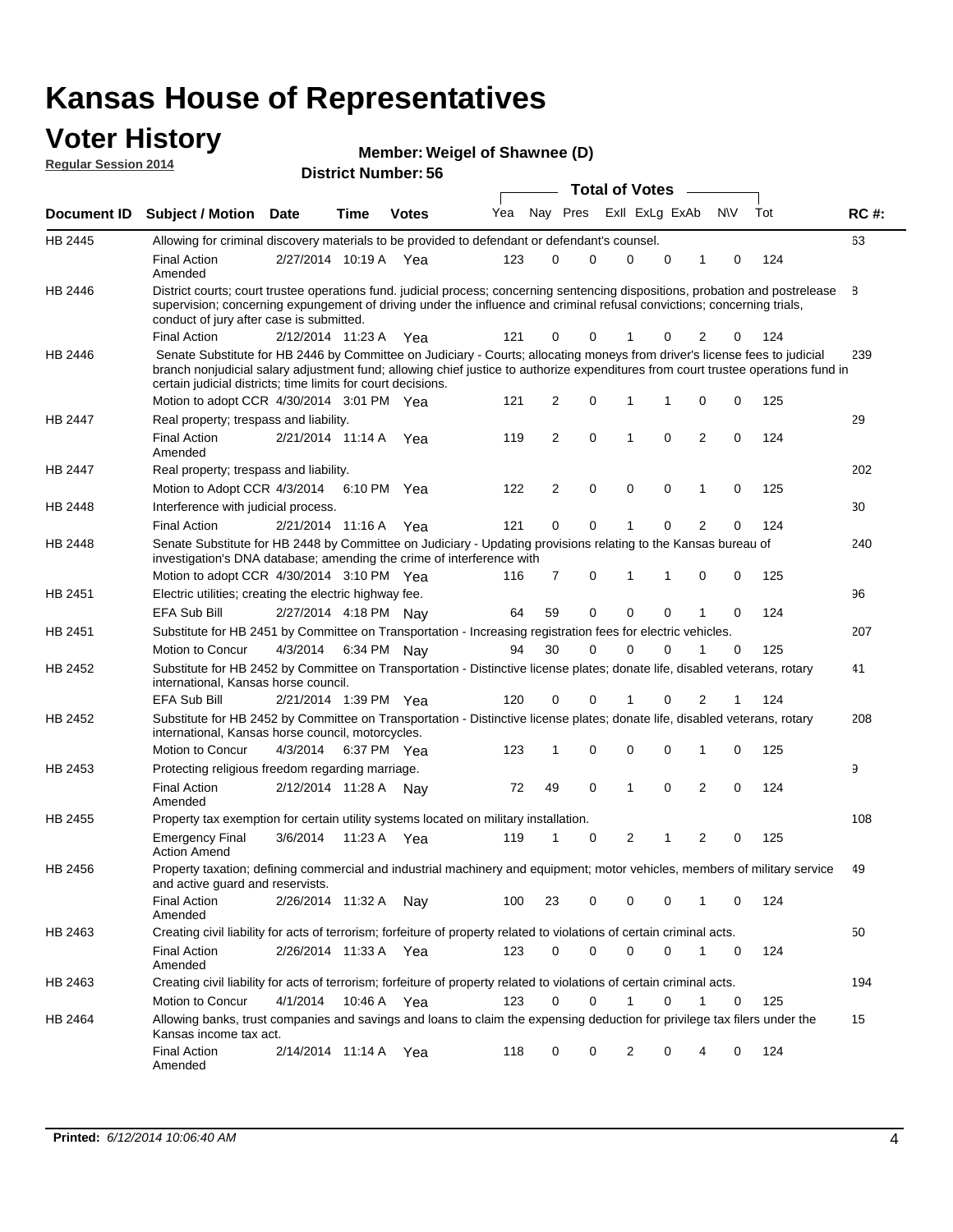### **Voter History**

**Regular Session 2014**

#### **Weigel of Shawnee (D)**

|                |                                                                                                                                                                             |                       |                   |              |     |                |             | <b>Total of Votes</b> |             |   |           |     |             |
|----------------|-----------------------------------------------------------------------------------------------------------------------------------------------------------------------------|-----------------------|-------------------|--------------|-----|----------------|-------------|-----------------------|-------------|---|-----------|-----|-------------|
|                | Document ID Subject / Motion                                                                                                                                                | <b>Date</b>           | Time              | <b>Votes</b> | Yea | Nay Pres       |             | Exll ExLg ExAb        |             |   | <b>NV</b> | Tot | <b>RC#:</b> |
| HB 2466        | Relating to administrative procedure; judicial review.                                                                                                                      |                       |                   |              |     |                |             |                       |             |   |           |     | 37          |
|                | <b>Emergency Final</b><br><b>Action Amend</b>                                                                                                                               | 2/21/2014 1:33 PM Yea |                   |              | 118 | 2              | 0           | 1                     | $\mathbf 0$ | 2 | 1         | 124 |             |
| HB 2470        | Purchasing authority for certain insurance by the state board of regents for state educational institutions.                                                                |                       |                   |              |     |                |             |                       |             |   |           |     | 16          |
|                | <b>Final Action</b>                                                                                                                                                         | 2/17/2014 11:20 A Yea |                   |              | 120 | $\mathbf 0$    | $\mathbf 0$ | 3                     | 0           | 1 | 0         | 124 |             |
| HB 2475        | Personal financial literacy program as a requirement for high school graduation.                                                                                            |                       |                   |              |     |                |             |                       |             |   |           |     | 126         |
|                | <b>Final Action</b><br>Amended                                                                                                                                              | 3/19/2014 11:22 A Yea |                   |              | 110 | 12             | 0           | 0                     | 1           | 2 | 0         | 125 |             |
| HB 2478        | Venue for crimes committed with an electronic device.                                                                                                                       |                       |                   |              |     |                |             |                       |             |   |           |     | 51          |
|                | <b>Final Action</b>                                                                                                                                                         | 2/26/2014 11:34 A     |                   | Yea          | 123 | 0              | 0           | $\mathbf 0$           | $\mathbf 0$ | 1 | 0         | 124 |             |
| HB 2479        | Removing 2015 sunset provision from law requiring ignition interlock device after first test failure or alcohol or drug-related<br>conviction.                              |                       |                   |              |     |                |             |                       |             |   |           |     | 115         |
|                | <b>Final Action</b><br>Amended                                                                                                                                              | 3/14/2014 11:14 A     |                   | Yea          | 117 | $\mathbf 0$    | 0           | 2                     | 1           | 4 | 1         | 125 |             |
| HB 2479        | Removing 2015 sunset provision from law requiring ignition interlock device after first test failure or alcohol or drug-related<br>conviction.                              |                       |                   |              |     |                |             |                       |             |   |           |     | 210         |
|                | Motion to Concur                                                                                                                                                            | 4/3/2014              |                   | 6:47 PM Yea  | 122 | $\overline{2}$ | 0           | 0                     | $\mathbf 0$ | 1 | 0         | 125 |             |
| HB 2480        | Repealing the review of TeleKansas I.                                                                                                                                       |                       |                   |              |     |                |             |                       |             |   |           |     | 64          |
|                | <b>Final Action</b><br>Amended                                                                                                                                              | 2/27/2014 10:20 A     |                   | Yea          | 123 | 0              | $\mathbf 0$ | $\mathbf 0$           | $\mathbf 0$ | 1 | 0         | 124 |             |
| HB 2480        | Repealing the review of TeleKansas I.                                                                                                                                       |                       |                   |              |     |                |             |                       |             |   |           |     | 250         |
|                | Motion to Concur                                                                                                                                                            | 5/1/2014              |                   | 1:54 PM Yea  | 123 | 1              | 0           | 0                     | 0           | 0 | 1         | 125 |             |
| HB 2482        | Authority of state corporation commission to intervene in court proceedings.                                                                                                |                       |                   |              |     |                |             |                       |             |   |           |     | 65          |
|                | <b>Final Action</b><br>Amended                                                                                                                                              | 2/27/2014 10:21 A     |                   | Yea          | 121 | 2              | 0           | $\mathbf 0$           | $\mathbf 0$ | 1 | 0         | 124 |             |
| HB 2482        | Senate Substitute for HB 2482 by Committee on Utilities - Creating the energy efficiency investment act.                                                                    |                       |                   |              |     |                |             |                       |             |   |           |     | 211         |
|                | Motion to Concur                                                                                                                                                            | 4/3/2014 7:02 PM Yea  |                   |              | 99  | 25             | $\Omega$    | 0                     | $\mathbf 0$ | 1 | 0         | 125 |             |
| <b>HB 2487</b> | Construction of electric transmission lines and certificates of public convenience and necessity.                                                                           |                       |                   |              |     |                |             |                       |             |   |           |     | 66          |
|                | <b>Final Action</b><br>Amended                                                                                                                                              | 2/27/2014 10:22 A Yea |                   |              | 113 | 10             | 0           | $\mathbf 0$           | 0           | 1 | 0         | 124 |             |
| HB 2487        | Relating to the powers and duties of the state corporation commission; construction of electric transmission lines and<br>certificates of public convenience and necessity. |                       |                   |              |     |                |             |                       |             |   |           |     | 254         |
|                | Sub motion to concur 5/1/2014                                                                                                                                               |                       |                   | 4:36 PM Yea  | 117 | 8              | 0           | 0                     | 0           | 0 | 0         | 125 |             |
| <b>HB 2488</b> | Kansas electric transmission authority and the purpose and composition of the authority.                                                                                    |                       |                   |              |     |                |             |                       |             |   |           |     | 10          |
|                | <b>Final Action</b><br>Amended                                                                                                                                              | 2/12/2014 11:30 A     |                   | Yea          | 108 | 13             | 0           | 1                     | $\mathbf 0$ | 2 | 0         | 124 |             |
| <b>HB 2488</b> | Kansas electric transmission authority and the purpose and composition of the authority.                                                                                    |                       |                   |              |     |                |             |                       |             |   |           |     | 158         |
|                | Motion to Concur                                                                                                                                                            |                       | 3/25/2014 10:43 A | Yea          | 107 | 15             | 0           | $\mathbf 1$           | 0           | 2 | 0         | 125 |             |
| HB 2489        | Legislative review of exceptions to disclosure of public records.                                                                                                           |                       |                   |              |     |                |             |                       |             |   |           |     | 67          |
|                | <b>Final Action</b><br>Amended                                                                                                                                              | 2/27/2014 10:23 A Yea |                   |              | 122 | $\mathbf 1$    | 0           | 0                     | 0           | 1 | 0         | 124 |             |
| HB 2490        | Criminal procedure; conduct of jury after case is submitted.                                                                                                                |                       |                   |              |     |                |             |                       |             |   |           |     | 31          |
|                | <b>Final Action</b><br>Amended                                                                                                                                              | 2/21/2014 11:17 A Yea |                   |              | 121 | 0              | 0           | $\mathbf{1}$          | $\mathbf 0$ | 2 | 0         | 124 |             |
| HB 2490        | Capital murder; attempt; murder in the first degree; sentencing.                                                                                                            |                       |                   |              |     |                |             |                       |             |   |           |     | 241         |
|                | Motion to adopt CCR 4/30/2014 3:16 PM Yea                                                                                                                                   |                       |                   |              | 123 | 0              | 0           | 1                     | 1           | 0 | 0         | 125 |             |
| HB 2491        | Kansas tort claims act; attorney may appear in small claims action.                                                                                                         |                       |                   |              |     |                |             |                       |             |   |           |     | 20          |
|                | <b>Final Action</b><br>Amended                                                                                                                                              | 2/19/2014 11:34 A Yea |                   |              | 120 | $\overline{c}$ | 0           | 0                     | 0           | 2 | 0         | 124 |             |
| HB 2491        | Kansas tort claims act; attorney may appear in small claims action.                                                                                                         |                       |                   |              |     |                |             |                       |             |   |           |     | 199         |
|                | Motion to Concur                                                                                                                                                            | 4/2/2014              |                   | 10:40 A Yea  | 121 | 2              | 0           | 0                     | 0           | 2 | 0         | 125 |             |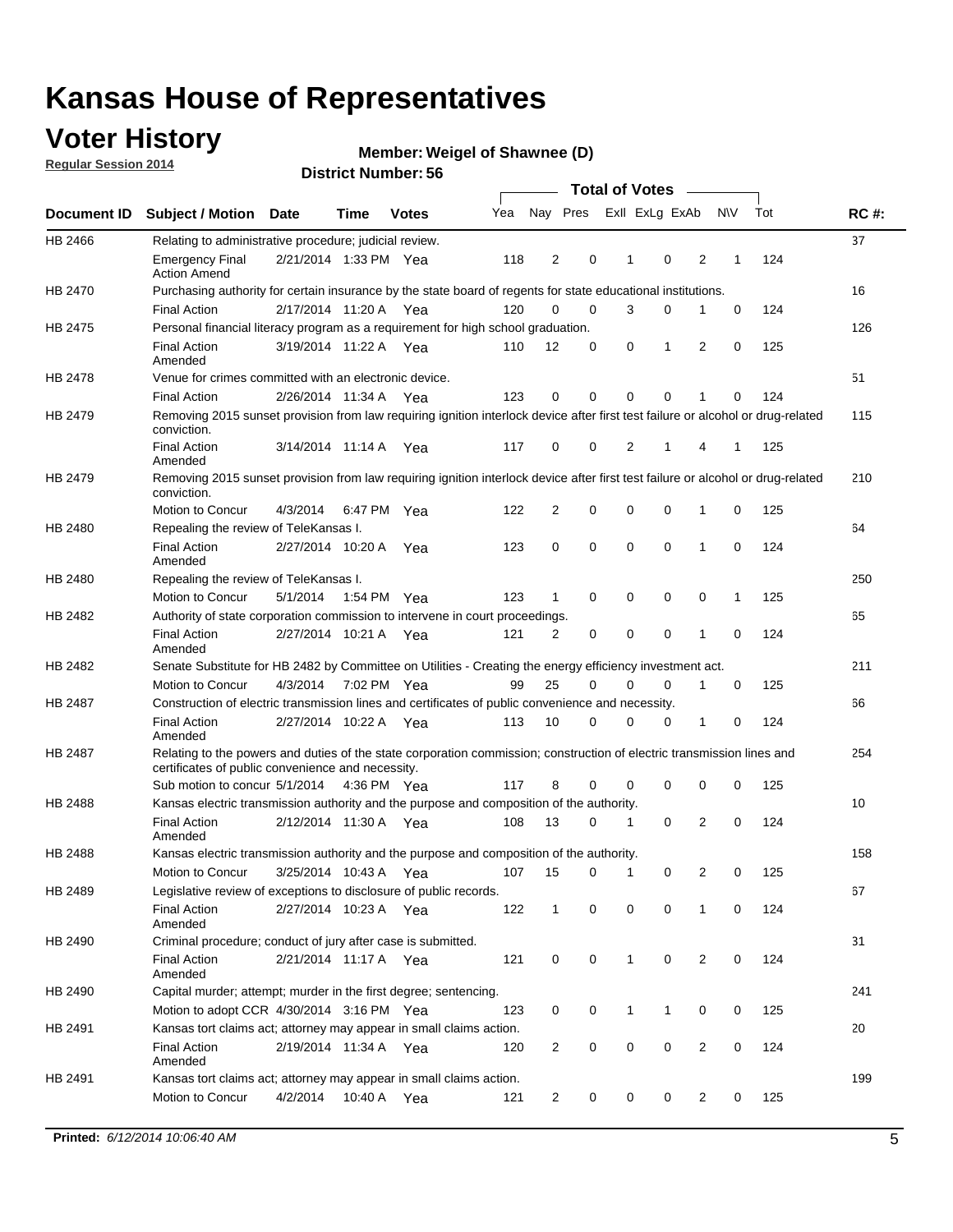### **Voter History**

**Regular Session 2014**

#### **Weigel of Shawnee (D)**

|                    |                                                                                                                                                                                                                                                        |                       |             | DISTILICI MUITIDEL 30 |     |          |          | Total of Votes – |                   |                               |     |              |
|--------------------|--------------------------------------------------------------------------------------------------------------------------------------------------------------------------------------------------------------------------------------------------------|-----------------------|-------------|-----------------------|-----|----------|----------|------------------|-------------------|-------------------------------|-----|--------------|
| <b>Document ID</b> | <b>Subject / Motion Date</b>                                                                                                                                                                                                                           |                       | <b>Time</b> | <b>Votes</b>          | Yea | Nay Pres |          | Exll ExLg ExAb   |                   | N\V                           | Tot | <b>RC#:</b>  |
| HB 2493            | Relating to surety regulation, appearance bonds and unlawful sexual relations.                                                                                                                                                                         |                       |             |                       |     |          |          |                  |                   |                               |     | 23           |
|                    | <b>Final Action</b><br>Amended                                                                                                                                                                                                                         | 2/20/2014 11:14 A Yea |             |                       | 113 | 10       | 0        | 0                | $\mathbf 0$       | $\mathbf 0$<br>$\mathbf 1$    | 124 |              |
| HB 2495            | Concerning sentencing dispositions, probation and postrelease supervision.                                                                                                                                                                             |                       |             |                       |     |          |          |                  |                   |                               |     | 24           |
|                    | <b>Final Action</b><br>Amended                                                                                                                                                                                                                         | 2/20/2014 11:17 A     |             | Yea                   | 122 | 1        | 0        | 0                | 0                 | $\mathbf 0$<br>1              | 124 |              |
| HB 2501            | Human trafficking and related crimes; penalties for buying sexual relations; records and reporting by courts; staff secure facility 25<br>requirements.                                                                                                |                       |             |                       |     |          |          |                  |                   |                               |     |              |
|                    | <b>Final Action</b><br>Amended                                                                                                                                                                                                                         | 2/20/2014 11:18 A Yea |             |                       | 123 | 0        | 0        | 0                | 0                 | $\mathbf 0$<br>1              | 124 |              |
| HB 2502            | Allowing victim notification on status change of person confined.                                                                                                                                                                                      |                       |             |                       |     |          |          |                  |                   |                               |     | 26           |
|                    | <b>Final Action</b>                                                                                                                                                                                                                                    | 2/20/2014 11:20 A Yea |             |                       | 123 | 0        | 0        | 0                | 0                 | $\mathbf 0$                   | 124 |              |
| HB 2503            | Substitute for HB 2503 by Committee on Federal and State Affairs -- Carrying of concealed handguns by law enforcement<br>officers.                                                                                                                     |                       |             |                       |     |          |          |                  |                   |                               |     | 230          |
|                    | Final Action Sub Bill 4/5/2014                                                                                                                                                                                                                         |                       | 10:22A      | Yea                   | 119 | 1        | 0        | 0                | 0                 |                               | 125 |              |
| HB 2504            | Repealing outdated provisions relating to the purchase of certain real estate by the department of corrections.                                                                                                                                        |                       |             |                       |     |          |          |                  |                   |                               |     | 18           |
|                    | <b>Final Action</b>                                                                                                                                                                                                                                    | 2/19/2014 11:31 A     |             | Yea                   | 122 | $\Omega$ | 0        | 0                | 0                 | 2<br>0                        | 124 |              |
| HB 2506            | Repealing K.S.A. 72-60b03, the effective date of the midwestern higher education compact act.                                                                                                                                                          |                       |             |                       |     |          |          |                  |                   |                               |     | 52           |
|                    | <b>Final Action</b>                                                                                                                                                                                                                                    | 2/26/2014 11:35 A Yea |             |                       | 122 | 1        | 0        | 0                | 0<br>1            | 0                             | 124 |              |
| HB 2506            | Senate Substitute for HB 2506 by Committee on Ways and Means - Education; appropriations for FY 2014 and FY 2015 for<br>various state agencies; amendments concerning postsecondary education; amendments to provisions relating to school<br>finance. |                       |             |                       |     |          |          |                  |                   |                               |     | 238          |
|                    | Motion to Adopt CCR 4/6/2014                                                                                                                                                                                                                           |                       | 9:45 PM     | Nav                   | 63  | 57       | 0        | 0                | 0                 | 4<br>$\mathbf 1$              | 125 |              |
| HB 2509            | Emergency medical services amendments.                                                                                                                                                                                                                 |                       |             |                       |     |          |          |                  |                   |                               |     | 101          |
|                    | <b>Emergency Final</b><br><b>Action Amend</b>                                                                                                                                                                                                          | 2/27/2014 4:24 PM Yea |             |                       | 123 | 0        | $\Omega$ | $\mathbf 0$      | $\mathbf{0}$<br>1 | $\Omega$                      | 124 |              |
| HB 2510            | Pharmacists and pharmacies; pharmacy technicians; registration and grounds for denial of registration.                                                                                                                                                 |                       |             |                       |     |          |          |                  |                   |                               |     | 84           |
|                    | <b>Emergency Final</b><br>Action                                                                                                                                                                                                                       | 2/27/2014 4:01 PM Yea |             |                       | 71  | 52       | 0        | 0                | 0<br>1            | 0                             | 124 |              |
| HB 2511            | Liability for property tax on personal property; sale or abandonment of personal property.                                                                                                                                                             |                       |             |                       |     |          |          |                  |                   |                               |     | 27           |
|                    | <b>Final Action</b>                                                                                                                                                                                                                                    | 2/20/2014 11:21 A     |             | Yea                   | 123 | 0        | 0        | 0                | 0                 | 1<br>0                        | 124 |              |
| HB 2514            | Exemption for Federal Home Loan Bank in certain insolvency proceedings involving insurance companies.                                                                                                                                                  |                       |             |                       |     |          |          |                  |                   |                               |     | $\mathbf{2}$ |
|                    | <b>Final Action</b>                                                                                                                                                                                                                                    | 2/10/2014 11:08 A     |             | Yea                   | 118 | 0        | $\Omega$ | 3                | 1                 | $\overline{2}$<br>$\mathbf 0$ | 124 |              |
| HB 2515            | Insurance; confidentiality of work papers from analysis of analysis of financial regulation or market regulation of insurance<br>company or affiliates.                                                                                                |                       |             |                       |     |          |          |                  |                   |                               |     | 82           |
|                    | <b>Emergency Final</b><br>Action                                                                                                                                                                                                                       | 2/27/2014 3:58 PM Yea |             |                       | 123 | 0        | 0        | 0                | 0<br>-1           | 0                             | 124 |              |
| HB 2515            | Updating statutory references and making corresponding changes due to Executive Reorganization Order No. 41.                                                                                                                                           |                       |             |                       |     |          |          |                  |                   |                               |     | 269          |
|                    | Motion to Adopt CCR 5/2/2014 3:31 PM Yea                                                                                                                                                                                                               |                       |             |                       | 118 | 4        | 0        | 0                | 1<br>1            | 1                             | 125 |              |
| HB 2516            | Amendments relating to health care provider liability insurance and to companies organized to provide such insurance.                                                                                                                                  |                       |             |                       |     |          |          |                  |                   |                               |     | 3            |
|                    | <b>Final Action</b><br>Amended                                                                                                                                                                                                                         | 2/10/2014 11:10 A Yea |             |                       | 118 | 0        | 0        | 3                | 1                 | 2<br>0                        | 124 |              |
| HB 2516            | Amendments relating to health care provider liability insurance and to companies organized to provide such insurance.                                                                                                                                  |                       |             |                       |     |          |          |                  |                   |                               |     | 191          |
|                    | <b>Motion to Concur</b>                                                                                                                                                                                                                                | 3/31/2014 11:40 A Yea |             |                       | 121 | 0        | 0        | 1                | 0                 | 2<br>$\mathbf 1$              | 125 |              |
| HB 2518            | Relating to ballot language statements.                                                                                                                                                                                                                |                       |             |                       |     |          |          |                  |                   |                               |     | 40           |
|                    | <b>Emergency Final</b><br><b>Action Amend</b>                                                                                                                                                                                                          | 2/21/2014 1:37 PM Yea |             |                       | 116 | 4        | 0        | 1                | 0                 | 2<br>$\mathbf{1}$             | 124 |              |
| HB 2525            | Kansas money transmitter act concerning change of controlling interest and notification.                                                                                                                                                               |                       |             |                       |     |          |          |                  |                   |                               |     | 32           |
|                    | <b>Final Action</b>                                                                                                                                                                                                                                    | 2/21/2014 11:18 A Yea |             |                       | 105 | 16       | 0        | 1                | 0                 | 2<br>0                        | 124 |              |
| HB 2525            | Kansas money transmitter act concerning change of controlling interest and notification.                                                                                                                                                               |                       |             |                       |     |          |          |                  |                   |                               |     | 252          |
|                    | Motion to Concur                                                                                                                                                                                                                                       | 5/1/2014              | 1:59 PM Yea |                       | 112 | 13       | 0        | 0                | 0                 | 0<br>0                        | 125 |              |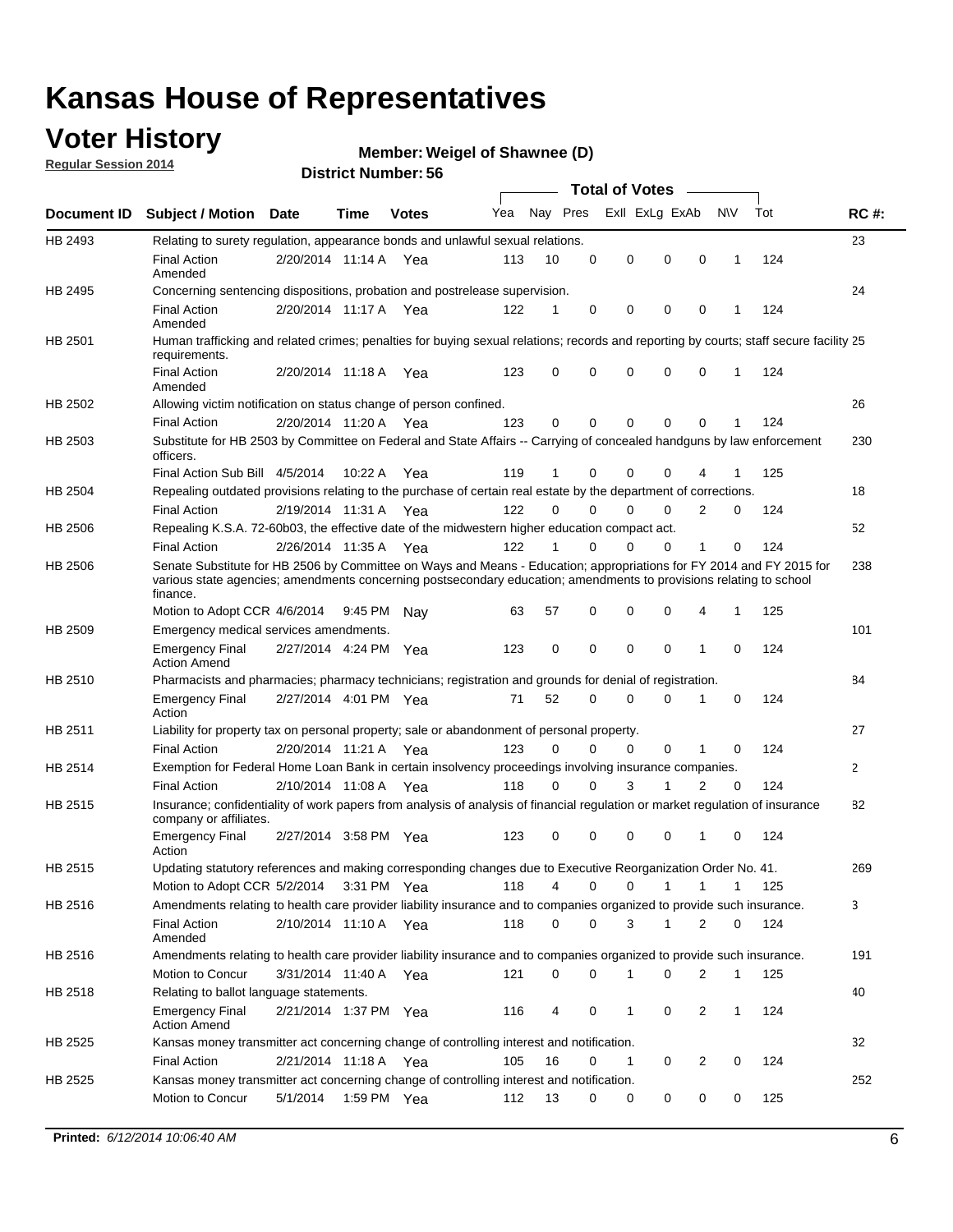#### **Voter History Regular Session 2014**

**Weigel of Shawnee (D)**

|                    |                                                                                                                                                                                                                                                                                                                                           |                       |             | DISTILICI MUITIDEL. 30 |     |    |             | <b>Total of Votes</b> |                |                |     |     |             |
|--------------------|-------------------------------------------------------------------------------------------------------------------------------------------------------------------------------------------------------------------------------------------------------------------------------------------------------------------------------------------|-----------------------|-------------|------------------------|-----|----|-------------|-----------------------|----------------|----------------|-----|-----|-------------|
| <b>Document ID</b> | <b>Subject / Motion</b>                                                                                                                                                                                                                                                                                                                   | <b>Date</b>           | Time        | <b>Votes</b>           | Yea |    | Nay Pres    |                       | Exll ExLg ExAb |                | N\V | Tot | <b>RC#:</b> |
| HB 2533            | Changing interest credit amounts, member distributions upon termination or death and retirement annuities under the KPERS 42<br>Act of 2015.                                                                                                                                                                                              |                       |             |                        |     |    |             |                       |                |                |     |     |             |
|                    | <b>Emergency Final</b><br><b>Action Amend</b>                                                                                                                                                                                                                                                                                             | 2/21/2014 1:40 PM     |             | Nav                    | 94  | 26 | 0           | 1                     | 0              | 2              | 1   | 124 |             |
| HB 2537            | Eliminating font size and type requirement for disclosure statements contained in insurance contracts and explanatory<br>materials printed in any language other than English.                                                                                                                                                            |                       |             |                        |     |    |             |                       |                |                |     |     | 81          |
|                    | <b>Emergency Final</b><br>Action                                                                                                                                                                                                                                                                                                          | 2/27/2014 3:56 PM Yea |             |                        | 119 | 4  | 0           | $\mathbf 0$           | $\mathbf 0$    | 1              | 0   | 124 |             |
| HB 2537            | Insurance; eliminating font and type requirements for certain non-English insurance documents; confidentiality of certain<br>documents; continuation of health insurance for spouse and children of certain emergency personnel and employees of the<br>department of corrections; purchase of certain insurance by the state fair board. |                       |             |                        |     |    |             |                       |                |                |     |     | 249         |
|                    | Motion to adopt CCR 4/30/2014 3:58 PM Yea                                                                                                                                                                                                                                                                                                 |                       |             |                        | 122 | 0  | 0           | 1                     | 1              | 0              | 1   | 125 |             |
| HB 2538            | Giving landowner right of first refusal for antlers of deer illegally shot on landowner's property.                                                                                                                                                                                                                                       |                       |             |                        |     |    |             |                       |                |                |     |     | 102         |
|                    | <b>Emergency Final</b><br><b>Action Amend</b>                                                                                                                                                                                                                                                                                             | 2/27/2014 4:26 PM Yea |             |                        | 106 | 17 | 0           | $\mathbf 0$           | 0              | 1              | 0   | 124 |             |
| HB 2541            | Substitute for HB2541 by Committee on Local Government—plastic bottles and containers; labeling; solid waste landfill<br>restrictions.                                                                                                                                                                                                    |                       |             |                        |     |    |             |                       |                |                |     |     | 121         |
|                    | Final Action Sub Bill 3/17/2014 11:21 A Yea                                                                                                                                                                                                                                                                                               |                       |             |                        | 102 | 21 | 0           | $\mathbf 0$           | 0              | 2              | 0   | 125 |             |
| HB 2542            | Property tax exemption for amateur-built aircraft.                                                                                                                                                                                                                                                                                        |                       |             |                        |     |    |             |                       |                |                |     |     | 112         |
|                    | <b>Final Action</b><br>Amended                                                                                                                                                                                                                                                                                                            | 3/13/2014 11:22 A Yea |             |                        | 116 | 4  | $\mathbf 0$ | $\mathbf{1}$          | 1              | $\overline{2}$ | 1   | 125 |             |
| <b>HB 2544</b>     | Authorizing postsecondary educational institutions to enter into the state authorization reciprocity agreement to provide<br>distance education.                                                                                                                                                                                          |                       |             |                        |     |    |             |                       |                |                |     |     | 17          |
|                    | <b>Final Action</b>                                                                                                                                                                                                                                                                                                                       | 2/17/2014 11:21 A Yea |             |                        | 120 | 0  | 0           | 3                     | 0              | 1              | 0   | 124 |             |
| HB 2545            | Extending sunset date on certain agriculture fees from July 1, 2015, to July 1, 2019.                                                                                                                                                                                                                                                     |                       |             |                        |     |    |             |                       |                |                |     |     | 68          |
|                    | <b>Final Action</b><br>Amended                                                                                                                                                                                                                                                                                                            | 2/27/2014 10:25 A Yea |             |                        | 99  | 24 | 0           | $\mathbf 0$           | $\Omega$       | 1              | 0   | 124 |             |
| HB 2547            | Changing the map copy requirement in mining permit application.                                                                                                                                                                                                                                                                           |                       |             |                        |     |    |             |                       |                |                |     |     | 53          |
|                    | <b>Final Action</b>                                                                                                                                                                                                                                                                                                                       | 2/26/2014 11:36 A     |             | Yea                    | 123 | 0  | 0           | 0                     | 0              | 1              | 0   | 124 |             |
| HB 2548            | Creating the water program management fund and transferring the air quality fee fund.                                                                                                                                                                                                                                                     |                       |             |                        |     |    |             |                       |                |                |     |     | 46          |
|                    | <b>Emergency Final</b><br>Action                                                                                                                                                                                                                                                                                                          | 2/21/2014 1:46 PM Yea |             |                        | 119 | 1  | 0           | 1                     | $\mathbf 0$    | 2              | 1   | 124 |             |
| HB 2549            | Allowing burial of hazardous waste on-site.                                                                                                                                                                                                                                                                                               |                       |             |                        |     |    |             |                       |                |                |     |     | 54          |
|                    | <b>Final Action</b>                                                                                                                                                                                                                                                                                                                       | 2/26/2014 11:38 A     |             | Yea                    | 123 | 0  | 0           | $\mathbf 0$           | 0              | 1              | 0   | 124 |             |
| HB 2550            | Repeal of the atmospheric mercury deposition monitoring network.                                                                                                                                                                                                                                                                          |                       |             |                        |     |    |             |                       |                |                |     |     | 33          |
|                    | <b>Final Action</b>                                                                                                                                                                                                                                                                                                                       | 2/21/2014 11:20 A     |             | Nav                    | 92  | 29 | 0           | 1                     | $\mathbf 0$    | 2              | 0   | 124 |             |
| HB 2551            | Repealing regulation of PCB disposal facilities.                                                                                                                                                                                                                                                                                          |                       |             |                        |     |    |             |                       |                |                |     |     | 47          |
|                    | <b>Emergency Final</b><br><b>Action Amend</b>                                                                                                                                                                                                                                                                                             | 2/21/2014 1:47 PM Nay |             |                        | 100 | 20 | 0           | 1                     | 0              | 2              | 1   | 124 |             |
| HB 2551            | Repealing the regulation of PCB disposal facilities; making changes to the atmospheric mercury deposition monitoring network 271<br>and the disposal of plastic bottles, containers and solid waste.                                                                                                                                      |                       |             |                        |     |    |             |                       |                |                |     |     |             |
|                    | Motion to Adopt CCR 5/2/2014                                                                                                                                                                                                                                                                                                              |                       | 3:45 PM Yea |                        | 105 | 17 | 0           | $\mathbf 0$           | 1              | 1              | 1   | 125 |             |
| HB 2552            | Managed care organizations, prompt payment.                                                                                                                                                                                                                                                                                               |                       |             |                        |     |    |             |                       |                |                |     |     | 69          |
|                    | <b>Final Action</b><br>Amended                                                                                                                                                                                                                                                                                                            | 2/27/2014 10:26 A Yea |             |                        | 123 | 0  | 0           | 0                     | 0              | 1              | 0   | 124 |             |
| HB 2552            | Kansas medical assistance program; managed care organizations; consent for expansion of certain medicaid services.                                                                                                                                                                                                                        |                       |             |                        |     |    |             |                       |                |                |     |     | 225         |
|                    | Motion to Concur                                                                                                                                                                                                                                                                                                                          | 4/4/2014              | 6:13 PM Nay |                        | 68  | 54 | 0           | $\mathbf 0$           | 1              | 2              | 0   | 125 |             |
| HB 2553            | Health care compact.                                                                                                                                                                                                                                                                                                                      |                       |             |                        |     |    |             |                       |                |                |     |     | 141         |
|                    | <b>Final Action</b>                                                                                                                                                                                                                                                                                                                       | 3/24/2014 10:15 A     |             | Nay                    | 74  | 48 | 0           | 0                     | 0              | 3              | 0   | 125 |             |
| HB 2555            | Release of information in support of arrest warrants and search warrants.                                                                                                                                                                                                                                                                 |                       |             |                        |     |    |             |                       |                |                |     |     | 86          |
|                    | <b>Emergency Final</b><br><b>Action Amend</b>                                                                                                                                                                                                                                                                                             | 2/27/2014 4:04 PM Yea |             |                        | 113 | 10 | 0           | 0                     | 0              | $\mathbf{1}$   | 0   | 124 |             |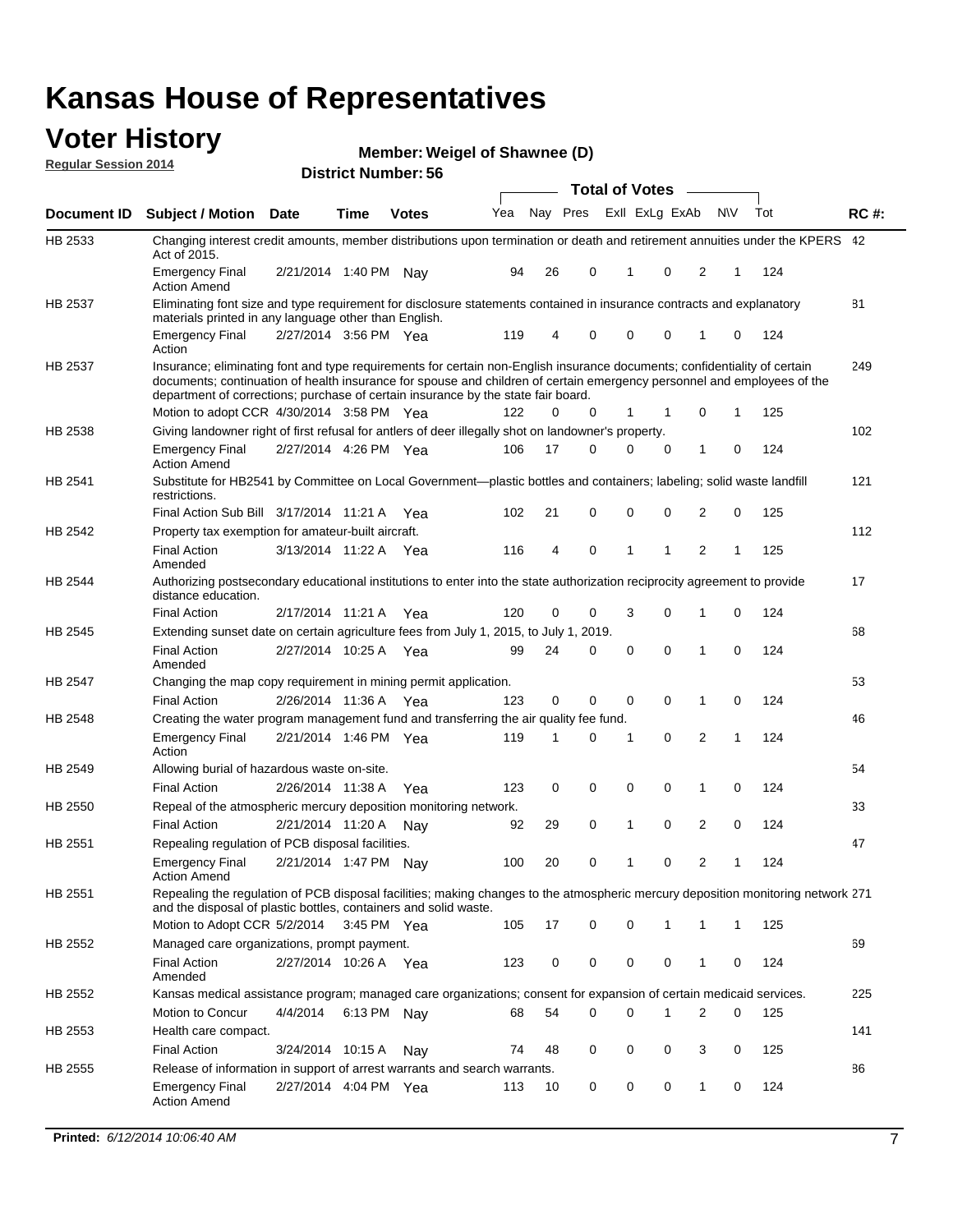### **Voter History**

**Regular Session 2014**

#### **Weigel of Shawnee (D)**

|         |                                                                                                                                                                                                                                                                                                                                                           |                       |         |              |     |          |          | <b>Total of Votes</b> |             |              |             |     |             |
|---------|-----------------------------------------------------------------------------------------------------------------------------------------------------------------------------------------------------------------------------------------------------------------------------------------------------------------------------------------------------------|-----------------------|---------|--------------|-----|----------|----------|-----------------------|-------------|--------------|-------------|-----|-------------|
|         | Document ID Subject / Motion Date                                                                                                                                                                                                                                                                                                                         |                       | Time    | <b>Votes</b> | Yea | Nay Pres |          | Exll ExLg ExAb        |             |              | N\V         | Tot | <b>RC#:</b> |
| HB 2557 | Changing penalties for certain taxpayers who file incorrect returns under Kansas income tax act.                                                                                                                                                                                                                                                          |                       |         |              |     |          |          |                       |             |              |             |     | 21          |
|         | <b>Final Action</b><br>Amended                                                                                                                                                                                                                                                                                                                            | 2/19/2014 11:35 A     |         | Yea          | 122 | 0        | 0        | 0                     | 0           | 2            | $\mathbf 0$ | 124 |             |
| HB 2561 | Licensure of pharmacists and registration of pharmacy interns by board of pharmacy.                                                                                                                                                                                                                                                                       |                       |         |              |     |          |          |                       |             |              |             |     | 55          |
|         | <b>Final Action</b>                                                                                                                                                                                                                                                                                                                                       | 2/26/2014 11:39 A Yea |         |              | 105 | 18       | 0        | 0                     | 0           | 1            | 0           | 124 |             |
| HB 2564 | Requiring 60-day wait before re-employment for retirement benefit eligibility.                                                                                                                                                                                                                                                                            |                       |         |              |     |          |          |                       |             |              |             |     | 43          |
|         | <b>Emergency Final</b><br>Action                                                                                                                                                                                                                                                                                                                          | 2/21/2014 1:41 PM Yea |         |              | 120 | 0        | 0        | 1                     | 0           | 2            | 1           | 124 |             |
| HB 2566 | Requiring court fee for forensic audio and video examination services.                                                                                                                                                                                                                                                                                    |                       |         |              |     |          |          |                       |             |              |             |     | 93          |
|         | <b>Emergency Final</b><br>Action                                                                                                                                                                                                                                                                                                                          | 2/27/2014 4:12 PM Yea |         |              | 123 | 0        | 0        | $\mathbf 0$           | $\mathbf 0$ | $\mathbf{1}$ | 0           | 124 |             |
| HB 2568 | Domestic relations; Kansas family law code; child support guidelines.                                                                                                                                                                                                                                                                                     |                       |         |              |     |          |          |                       |             |              |             |     | 70          |
|         | <b>Final Action</b><br>Amended                                                                                                                                                                                                                                                                                                                            | 2/27/2014 10:27 A     |         | Yea          | 123 | 0        | 0        | 0                     | $\mathbf 0$ | 1            | 0           | 124 |             |
| HB 2568 | Domestic relations; Kansas family law code; child support guidelines.                                                                                                                                                                                                                                                                                     |                       |         |              |     |          |          |                       |             |              |             |     | 268         |
|         | Motion to adopt CCR 5/2/2014                                                                                                                                                                                                                                                                                                                              |                       |         | 3:28 PM Yea  | 123 | 0        | 0        | 0                     | 1           | 1            | 0           | 125 |             |
| HB 2576 | Employment security law; creation of "new employer rate."                                                                                                                                                                                                                                                                                                 |                       |         |              |     |          |          |                       |             |              |             |     | 71          |
|         | <b>Final Action</b><br>Amended                                                                                                                                                                                                                                                                                                                            | 2/27/2014 10:28 A     |         | Yea          | 123 | 0        | 0        | 0                     | $\mathbf 0$ | 1            | 0           | 124 |             |
| HB 2576 | Employment security law; creation of "new employer rate."                                                                                                                                                                                                                                                                                                 |                       |         |              |     |          |          |                       |             |              |             |     | 159         |
|         | Motion to Concur                                                                                                                                                                                                                                                                                                                                          | 3/25/2014 10:47 A     |         | Yea          | 122 | 0        | 0        | 1                     | 0           | 2            | 0           | 125 |             |
| HB 2577 | Allowing parents to remain anonymous when surrendering an infant under the newborn protection act.                                                                                                                                                                                                                                                        |                       |         |              |     |          |          |                       |             |              |             |     | 56          |
|         | <b>Final Action</b><br>Amended                                                                                                                                                                                                                                                                                                                            | 2/26/2014 11:41 A Yea |         |              | 123 | 0        | $\Omega$ | 0                     | 0           | 1            | 0           | 124 |             |
| HB 2577 | Allowing parents to remain anonymous when surrendering an infant under the newborn protection act.                                                                                                                                                                                                                                                        |                       |         |              |     |          |          |                       |             |              |             |     | 220         |
|         | Motion to Concur                                                                                                                                                                                                                                                                                                                                          | 4/4/2014              | 11:45 A | Yea          | 121 | 0        | 0        |                       | 1           | 1            | $\mathbf 1$ | 125 |             |
| HB 2578 | Certification by chief law enforcement officer for transfer of a firearm when required by federal law.                                                                                                                                                                                                                                                    |                       |         |              |     |          |          |                       |             |              |             |     | 122         |
|         | <b>Final Action</b><br>Amended                                                                                                                                                                                                                                                                                                                            | 3/17/2014 11:22 A     |         | Yea          | 123 | 0        | 0        | $\Omega$              | $\Omega$    | 2            | 0           | 125 |             |
| HB 2578 | Regulating the possession of weapons.                                                                                                                                                                                                                                                                                                                     |                       |         |              |     |          |          |                       |             |              |             |     | 235         |
|         | Motion to Adopt CCR 4/5/2014 4:40 PM Yea                                                                                                                                                                                                                                                                                                                  |                       |         |              | 102 | 19       | 0        | 0                     | 0           | 4            | 0           | 125 |             |
| HB 2580 | Specifying the duties of the state fire marshal relating to regional emergency response teams for hazardous materials and<br>search and rescue incidents.                                                                                                                                                                                                 |                       |         |              |     |          |          |                       |             |              |             |     | 72          |
|         | <b>Final Action</b><br>Amended                                                                                                                                                                                                                                                                                                                            | 2/27/2014 10:29 A     |         | Yea          | 113 | 10       | 0        | $\mathbf 0$           | $\mathbf 0$ | 1            | 0           | 124 |             |
| HB 2580 | Kansas Real Estate Appraisal Board; licensee fingerprinting and criminal background checks.                                                                                                                                                                                                                                                               |                       |         |              |     |          |          |                       |             |              |             |     | 272         |
|         | Motion to adopt CCR 5/2/2014                                                                                                                                                                                                                                                                                                                              |                       |         | 3:49 PM Yea  | 115 | 7        | 0        | 0                     | 1           | 1            | 1           | 125 |             |
| HB 2582 | Creating an exemption from food establishment licensing for churches.                                                                                                                                                                                                                                                                                     |                       |         |              |     |          |          |                       |             |              |             |     | 57          |
|         | <b>Final Action</b>                                                                                                                                                                                                                                                                                                                                       | 2/26/2014 11:42 A Yea |         |              | 123 | 0        | 0        | 0                     | 0           |              | 0           | 124 |             |
| HB 2588 | Child in need of care; juvenile offenders; permanent custodians.                                                                                                                                                                                                                                                                                          |                       |         |              |     |          |          |                       |             |              |             |     | 94          |
|         | <b>Emergency Final</b><br><b>Action Amend</b>                                                                                                                                                                                                                                                                                                             | 2/27/2014 4:14 PM Yea |         |              | 123 | 0        | 0        | 0                     | 0           | 1            | 0           | 124 |             |
| HB 2588 | Senate Substitute for HB 2588 by Committee on Judiciary - Concerning children and minors; relating to children in need of<br>care; placement in juvenile detention facilities; permanent custodians; relating to juvenile offenders; alternative adjudication;<br>youth residential centers and services; risk assessment; sentencing; good time credits. |                       |         |              |     |          |          |                       |             |              |             |     | 244         |
|         | Motion to adopt CCR 4/30/2014 3:36 PM Yea                                                                                                                                                                                                                                                                                                                 |                       |         |              | 123 | 0        | 0        | 1                     | 1           | 0            | 0           | 125 |             |
| HB 2591 | Requiring certain audit reports to be filed electronically and to be filed only with the department of administration.                                                                                                                                                                                                                                    |                       |         |              |     |          |          |                       |             |              |             |     | 58          |
|         | <b>Final Action</b>                                                                                                                                                                                                                                                                                                                                       | 2/26/2014 11:43 A Yea |         |              | 123 | 0        | 0        | 0                     | 0           | 1            | 0           | 124 |             |
| HB 2595 | State fossils; the tylosaurus and the pteranodon.                                                                                                                                                                                                                                                                                                         |                       |         |              |     |          |          |                       |             |              |             |     | 73          |
|         | <b>Final Action</b><br>Amended                                                                                                                                                                                                                                                                                                                            | 2/27/2014 10:31 A Yea |         |              | 96  | 27       | 0        | 0                     | 0           | 1            | 0           | 124 |             |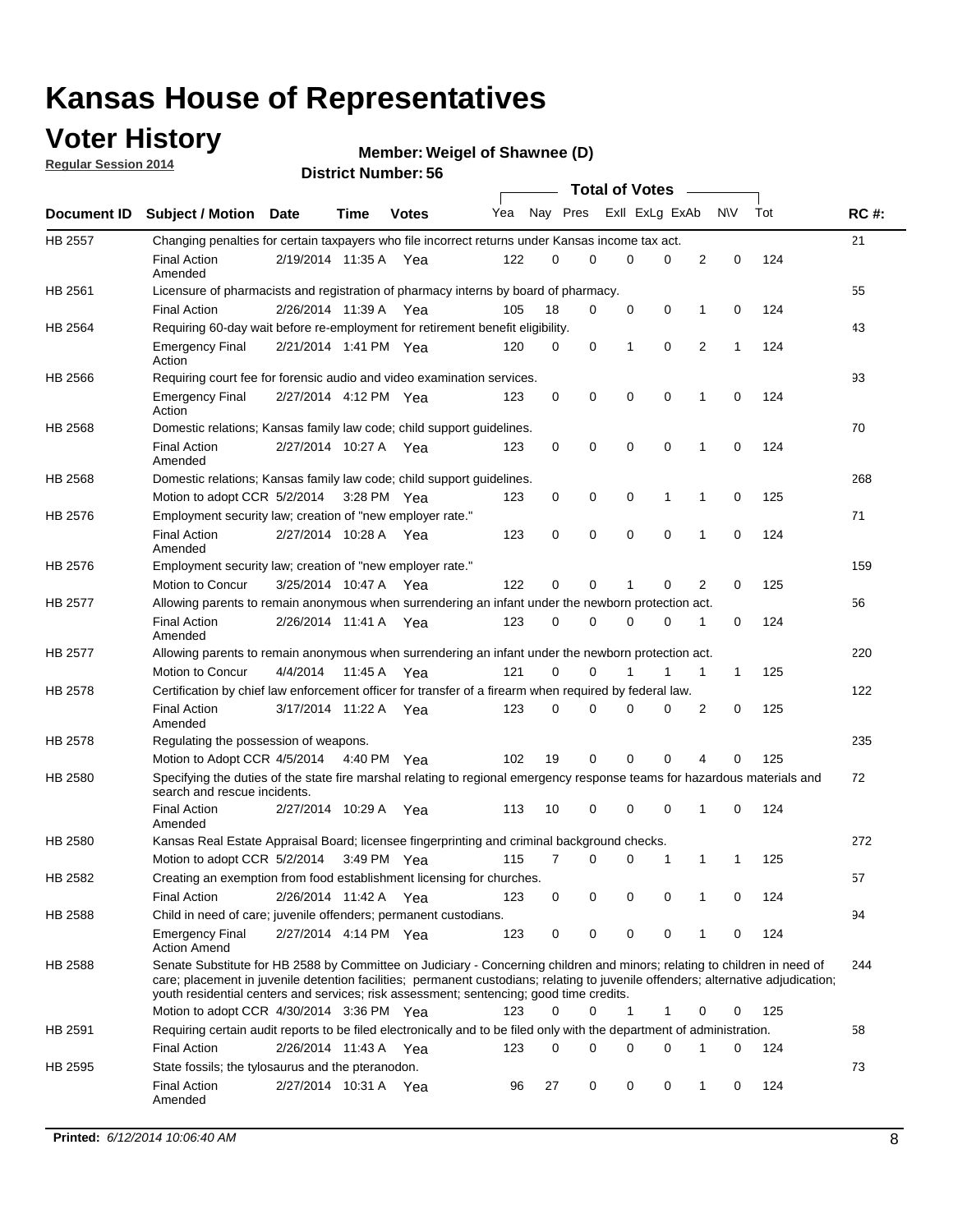### **Voter History**

**Regular Session 2014**

**Weigel of Shawnee (D)**

| <b>District Number: 56</b> |  |
|----------------------------|--|
|                            |  |

|         |                                                                                                                                                                                                                                       |                         |             |              |     |                | <b>Total of Votes</b> |                |          |              |           |     |             |
|---------|---------------------------------------------------------------------------------------------------------------------------------------------------------------------------------------------------------------------------------------|-------------------------|-------------|--------------|-----|----------------|-----------------------|----------------|----------|--------------|-----------|-----|-------------|
|         | Document ID Subject / Motion Date                                                                                                                                                                                                     |                         | <b>Time</b> | <b>Votes</b> | Yea | Nay Pres       |                       | Exll ExLg ExAb |          |              | <b>NV</b> | Tot | <b>RC#:</b> |
| HB 2596 | Computation of retirement benefits when a state officer or employee is placed on furlough or has reduction in compensation.<br><b>Final Action</b>                                                                                    | 2/27/2014 10:33 A       |             |              | 123 | 0              | 0                     | 0              | $\Omega$ |              | 0         | 124 | 74          |
| HB 2596 | Computation of retirement benefits when a state officer or employee is placed on furlough or has reduction in<br>compensation.                                                                                                        |                         |             | Yea          |     |                |                       |                |          |              |           |     | 246         |
|         | Motion to adopt CCR 4/30/2014 3:45 PM Yea                                                                                                                                                                                             |                         |             |              | 123 | 0              | $\mathbf 0$           | 1              | 1        | 0            | 0         | 125 |             |
| HB 2597 | Municipal recycling services                                                                                                                                                                                                          |                         |             |              |     |                |                       |                |          |              |           |     | 97          |
|         | <b>Emergency Final</b><br><b>Action Amend</b>                                                                                                                                                                                         | 2/27/2014 4:20 PM Yea   |             |              | 105 | 18             | 0                     | 0              | 0        | 1            | 0         | 124 |             |
| HB 2599 | Authorizing the secretary of state to grant an easement to the unified government of Wyandotte county.                                                                                                                                |                         |             |              |     |                |                       |                |          |              |           |     | 22          |
|         | <b>Final Action</b>                                                                                                                                                                                                                   | 2/19/2014 11:37 A       |             | Yea          | 120 | $\overline{2}$ | 0                     | $\Omega$       | 0        | 2            | $\Omega$  | 124 |             |
| HB 2599 | Authorizing the secretary of state to grant an easement to the unified government of Wyandotte county.                                                                                                                                |                         |             |              |     |                |                       |                |          |              |           |     | 118         |
|         | Motion to Concur                                                                                                                                                                                                                      | 3/14/2014 11:25 A Yea   |             |              | 118 | 0              | 0                     | 2              | 1        | 4            | 0         | 125 |             |
| HB 2602 | Increasing the percentage of unclassified employees allowed to be employed by KPERS from 25% to 50%.                                                                                                                                  |                         |             |              |     |                |                       |                |          |              |           |     | 44          |
|         | <b>Emergency Final</b><br>Action                                                                                                                                                                                                      | 2/21/2014 1:43 PM Nay   |             |              | 107 | 13             | 0                     | 1              | 0        | 2            | 1         | 124 |             |
| HB 2602 | Increasing the percentage of unclassified employees allowed to be employed by KPERS from 25% to 50%.                                                                                                                                  |                         |             |              |     |                |                       |                |          |              |           |     | 195         |
|         | Motion to Concur                                                                                                                                                                                                                      | 4/1/2014                | 10:57 A     | Nay          | 108 | 15             | 0                     | 1              | 0        | 1            | 0         | 125 |             |
| HB 2609 | Practice of pharmacy; filling and refilling of prescriptions.                                                                                                                                                                         |                         |             |              |     |                |                       |                |          |              |           |     | 105         |
|         | <b>Emergency Final</b><br><b>Action Amend</b>                                                                                                                                                                                         | 2/27/2014 4:29 PM Yea   |             |              | 123 | 0              | $\mathbf 0$           | 0              | 0        | 1            | 0         | 124 |             |
| HB 2611 | Conduct of dental offices.                                                                                                                                                                                                            |                         |             |              |     |                |                       |                |          |              |           |     | 83          |
|         | <b>Emergency Final</b><br>Action                                                                                                                                                                                                      | 2/27/2014 3:59 PM Yea   |             |              | 123 | 0              | $\mathbf 0$           | $\mathbf 0$    | 0        | 1            | 0         | 124 |             |
| HB 2612 | Relating to district judge and district magistrate judge vacancies.                                                                                                                                                                   |                         |             |              |     |                |                       |                |          |              |           |     | 75          |
|         | <b>Final Action</b><br>Amended                                                                                                                                                                                                        | 2/27/2014 10:34 A       |             | Yea          | 106 | 17             | $\mathbf 0$           | 0              | 0        | 1            | 0         | 124 |             |
| HB 2613 | Relating to the issuance of stillbirth and unborn child's death certificates.                                                                                                                                                         |                         |             |              |     |                |                       |                |          |              |           |     | 103         |
|         | <b>Emergency Final</b><br><b>Action Amend</b>                                                                                                                                                                                         | 2/27/2014 4:27 PM Yea   |             |              | 122 | 1              | $\mathbf 0$           | 0              | 0        | 1            | $\Omega$  | 124 |             |
| HB 2615 | Substitute for HB 2615 by Committee on Commerce, Labor and Economic Development - Workers compensation assigned<br>risk pool.                                                                                                         |                         |             |              |     |                |                       |                |          |              |           |     | 185         |
|         | <b>EFA Sub Bill</b><br>Amended                                                                                                                                                                                                        | 3/26/2014 3:42 PM Nay   |             |              | 98  | 25             | 0                     | 1              | 0        | 1            | 0         | 125 |             |
| HB 2616 | Secretary of labor; explore agreement to allow state of Kansas to enforce OSHA standards.                                                                                                                                             |                         |             |              |     |                |                       |                |          |              |           |     | 92          |
|         | <b>Emergency Final</b><br>Action                                                                                                                                                                                                      | 2/27/2014 4:11 PM Nay   |             |              | 93  | 30             | 0                     | 0              | 0        | 1            | 0         | 124 |             |
| HB 2616 | Senate Substitute for HB 2616 by Committee on Commerce - Secretary of labor directed to study state enforcement of OSHA 261<br>standards.                                                                                             |                         |             |              |     |                |                       |                |          |              |           |     |             |
|         | Motion to Concur                                                                                                                                                                                                                      | 5/2/2014  11:47 A   Nay |             |              | 94  | 30             | $\mathbf 0$           | 0              | 1        | 0            | 0         | 125 |             |
| HB 2633 | Substitute for HB 2633 by Committee on Corrections and Juvenile Justice - Juvenile offenders; youth residential centers and<br>services; risk assessment; raising the age for prosecution as an adult; sentencing; good time credits. |                         |             |              |     |                |                       |                |          |              |           |     | 106         |
|         | EFA Sub Bill<br>Amended                                                                                                                                                                                                               | 2/27/2014 4:31 PM Yea   |             |              | 122 | 1              | $\Omega$              | 0              | 0        | 1            | 0         | 124 |             |
| HB 2636 | Secretary of health and environment and air quality standards.                                                                                                                                                                        |                         |             |              |     |                |                       |                |          |              |           |     | 45          |
|         | <b>Emergency Final</b><br><b>Action Amend</b>                                                                                                                                                                                         | 2/21/2014 1:44 PM Nav   |             |              | 89  | 31             | 0                     | 1              | 0        | 2            | 1         | 124 |             |
| HB 2636 | Secretary of health and environment and air quality standards.                                                                                                                                                                        |                         |             |              |     |                |                       |                |          |              |           |     | 212         |
|         | Sub motion to concur 4/3/2014 7:20 PM Yea                                                                                                                                                                                             |                         |             |              | 121 | 3              | 0                     | 0              | 0        |              | 0         | 125 |             |
| HB 2642 | Income tax deduction for net gain on the sale of certain horses, cattle or livestock; income tax credit for expenditures to make 131<br>dwelling or facility accessible for persons with a disability.                                |                         |             |              |     |                |                       |                |          |              |           |     |             |
|         | <b>Final Action</b><br>Amended                                                                                                                                                                                                        | 3/20/2014 11:17 A Yea   |             |              | 123 | 0              | 0                     | 0              | 1        | $\mathbf{1}$ | 0         | 125 |             |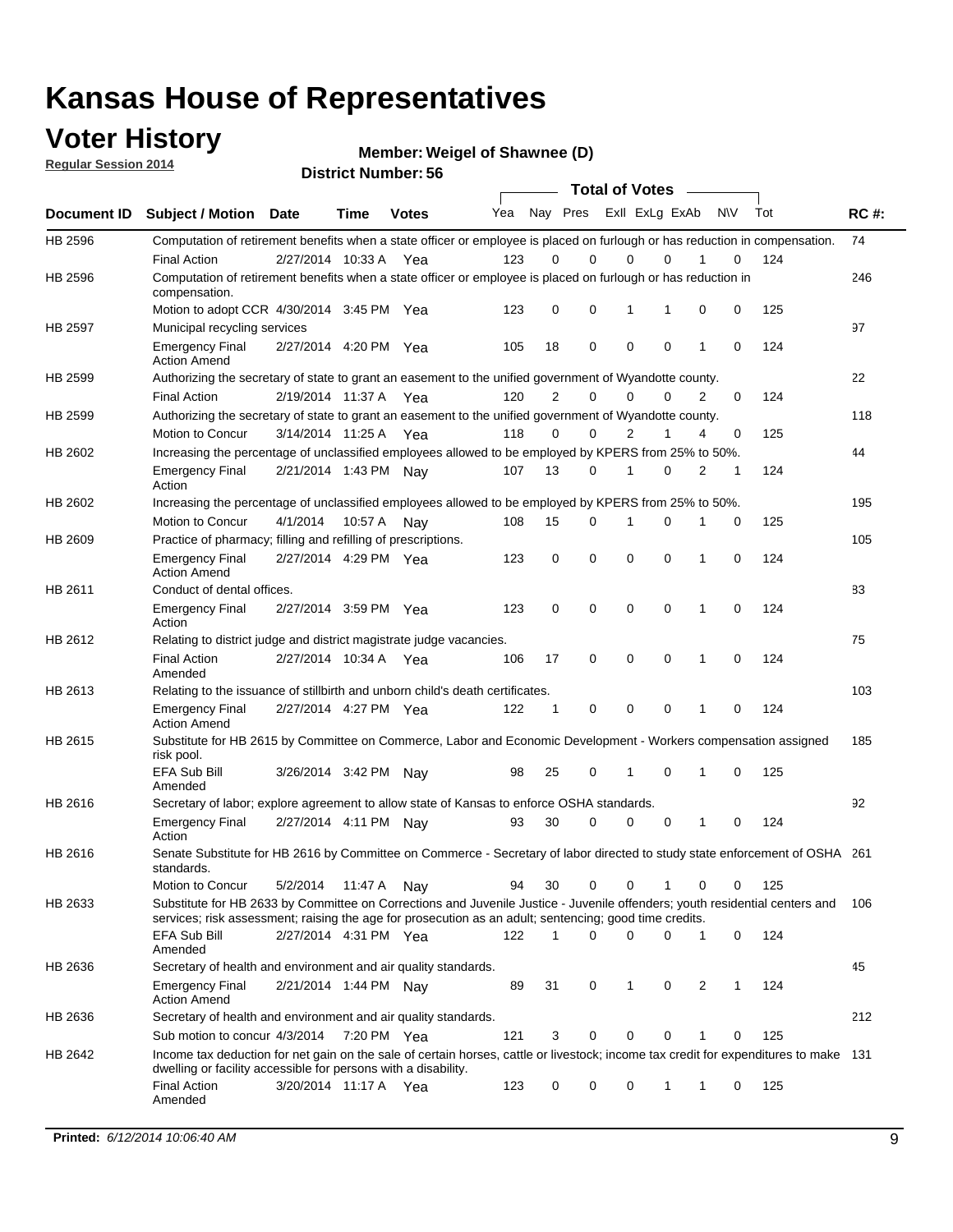# **Voter History Member: Regular Session 2014**

| Member: Weigel of Shawnee (D) |
|-------------------------------|
|-------------------------------|

| noguidi ocoololi 4017 |                                                                                                                                                                                                                                                                                                                                                                                                                               | <b>District Number: 56</b> |             |               |     | <b>Total of Votes</b> |                         |  |             |   |              |          |     |             |
|-----------------------|-------------------------------------------------------------------------------------------------------------------------------------------------------------------------------------------------------------------------------------------------------------------------------------------------------------------------------------------------------------------------------------------------------------------------------|----------------------------|-------------|---------------|-----|-----------------------|-------------------------|--|-------------|---|--------------|----------|-----|-------------|
|                       |                                                                                                                                                                                                                                                                                                                                                                                                                               |                            |             |               |     |                       | Nay Pres ExII ExLg ExAb |  |             |   | <b>NV</b>    |          | Tot |             |
| Document ID           | Subject / Motion Date                                                                                                                                                                                                                                                                                                                                                                                                         |                            | <b>Time</b> | <b>Votes</b>  | Yea |                       |                         |  |             |   |              |          |     | <b>RC#:</b> |
| HB 2643               | Property tax; classification of commercial and industrial machinery and equipment as personal property; reclassification of<br>property upon termination of IRB tax exemption; use of independent appraisers to appraiser certain                                                                                                                                                                                             |                            |             |               |     |                       |                         |  |             |   |              |          |     | 164         |
|                       | <b>Final Action</b>                                                                                                                                                                                                                                                                                                                                                                                                           | 3/26/2014 10:56 A Yea      |             |               | 123 |                       | $\Omega$<br>$\Omega$    |  |             | 0 | 1            | 0        | 125 |             |
|                       | Amended                                                                                                                                                                                                                                                                                                                                                                                                                       |                            |             |               |     |                       |                         |  |             |   |              |          |     |             |
| HB 2643               | Property tax; classification of commercial and industrial machinery and equipment as personal property; reclassification of<br>property upon termination of IRB tax exemption; use of independent appraisers to appraiser certain complex property; motor<br>vehicles, members of military; mortgage registration tax phase out and replacement with fees; county clerk technology fund;<br>county treasurer technology fund. |                            |             |               |     |                       |                         |  |             |   |              |          |     | 274         |
|                       | Motion to Concur                                                                                                                                                                                                                                                                                                                                                                                                              | 5/2/2014                   |             | 5:12 PM Nay   | 16  | 108                   | 0                       |  | 0           | 0 |              | 0        | 125 |             |
| HB 2643               | Property tax; classification of commercial and industrial machinery and equipment as personal property; reclassification of<br>property upon termination of IRB tax exemption; use of independent appraisers to appraiser certain complex property; motor<br>vehicles, members of military; mortgage registration tax phase out and replacement with fees; county clerk technology fund;<br>county treasurer technology fund. |                            |             |               |     |                       |                         |  |             |   |              |          |     | 286         |
| HB 2648               | Motion to adopt CCR 5/3/2014                                                                                                                                                                                                                                                                                                                                                                                                  |                            |             | 1:53 AM Nay   | 70  | 53                    | 0                       |  | 0           | 0 | 1            | 1        | 125 | 100         |
|                       | Property tax exemption for levees.<br><b>Emergency Final</b>                                                                                                                                                                                                                                                                                                                                                                  | 2/27/2014 4:23 PM Yea      |             |               | 100 | 23                    | 0                       |  | 0           | 0 | $\mathbf{1}$ | 0        | 124 |             |
|                       | <b>Action Amend</b>                                                                                                                                                                                                                                                                                                                                                                                                           |                            |             |               |     |                       |                         |  |             |   |              |          |     |             |
| HB 2651               | County law library.                                                                                                                                                                                                                                                                                                                                                                                                           |                            |             |               |     |                       |                         |  |             |   |              |          |     | 76          |
|                       | <b>Final Action</b><br>Amended                                                                                                                                                                                                                                                                                                                                                                                                | 2/27/2014 10:38 A          |             | Nav           | 82  | 41                    | $\Omega$                |  | $\mathbf 0$ | 0 | 1            | $\Omega$ | 124 |             |
| <b>HB 2655</b>        | Allowing veterans with PTSD to seek mental health treatment upon certain convictions.                                                                                                                                                                                                                                                                                                                                         |                            |             |               |     |                       |                         |  |             |   |              |          |     | 77          |
|                       | <b>Final Action</b><br>Amended                                                                                                                                                                                                                                                                                                                                                                                                | 2/27/2014 10:40 A          |             | Yea           | 123 |                       | 0<br>0                  |  | 0           | 0 | 1            | 0        | 124 |             |
| HB 2655               | Senate Substitute for HB 2655 by Committee on Judiciary - Allowing veterans with PTSD to seek mental health treatment<br>upon certain convictions; also amending the crimes of interference with law enforcement and giving a false alarm.                                                                                                                                                                                    |                            |             |               |     |                       |                         |  |             |   |              |          |     | 224         |
|                       | Motion to Concur                                                                                                                                                                                                                                                                                                                                                                                                              | 4/4/2014                   |             | 5:42 PM Yea   | 122 |                       | $\Omega$<br>$\Omega$    |  | $\Omega$    | 1 | 2            | $\Omega$ | 125 |             |
| HB 2656               | Authorizing the state of Kansas to pay the death gratuity benefit to the designated survivor of a Kansas service member during 48<br>a federal government shutdown and providing for reimbursement to the state                                                                                                                                                                                                               |                            |             |               |     |                       |                         |  |             |   |              |          |     |             |
|                       | <b>Final Action</b>                                                                                                                                                                                                                                                                                                                                                                                                           | 2/26/2014 11:27 A Yea      |             |               | 123 |                       | 0<br>0                  |  |             | 0 |              | 0        | 124 |             |
| HB 2661               | Substitute for HB 2661 by Committee on Energy and Environment - Siting of electric transmission lines; notice and hearing<br>requirements.                                                                                                                                                                                                                                                                                    |                            |             |               |     |                       |                         |  |             |   |              |          |     | 181         |
|                       | <b>EFA Sub Bill</b>                                                                                                                                                                                                                                                                                                                                                                                                           | 3/26/2014 3:37 PM Yea      |             |               | 119 |                       | 0<br>4                  |  | 1           | 0 | $\mathbf{1}$ | 0        | 125 |             |
| HB 2662               | Expungment of driving under the influence convictions.                                                                                                                                                                                                                                                                                                                                                                        |                            |             |               |     |                       |                         |  |             |   |              |          |     | 116         |
|                       | <b>Final Action</b><br>Amended                                                                                                                                                                                                                                                                                                                                                                                                | 3/14/2014 11:22 A Yea      |             |               | 87  | 31                    | 0                       |  | 2           | 1 | 4            | 0        | 125 |             |
| <b>HB 2668</b>        | Health insurance for qualified professional associations.                                                                                                                                                                                                                                                                                                                                                                     |                            |             |               |     |                       |                         |  |             |   |              |          |     | 34          |
|                       | <b>Final Action</b><br>Amended                                                                                                                                                                                                                                                                                                                                                                                                | 2/21/2014 11:21 A Yea      |             |               | 114 |                       | 0<br>7                  |  | 1           | 0 | 2            | 0        | 124 |             |
| <b>HB 2668</b>        | Predetermination of health insurance benefits                                                                                                                                                                                                                                                                                                                                                                                 |                            |             |               |     |                       |                         |  |             |   |              |          |     | 262         |
|                       | Motion to Concur                                                                                                                                                                                                                                                                                                                                                                                                              | 5/2/2014                   |             | 12:05 P Yea   | 97  | 27                    | 0                       |  | 0           | 1 | 0            | 0        | 125 |             |
| HB 2669               | State civil service board; transferred from the department of administration to the office of administrative hearings.                                                                                                                                                                                                                                                                                                        |                            |             |               |     |                       |                         |  |             |   |              |          |     | 87          |
|                       | Emergency Final<br>Action                                                                                                                                                                                                                                                                                                                                                                                                     | 2/27/2014 4:05 PM Nay      |             |               | 110 | 13                    | 0                       |  | 0           | 0 | 1            | 0        | 124 |             |
| HB 2673               | Kansas healing arts act; physician assistant licensure act.                                                                                                                                                                                                                                                                                                                                                                   |                            |             |               |     |                       |                         |  |             |   |              |          |     | 91          |
|                       | <b>Emergency Final</b><br><b>Action Amend</b>                                                                                                                                                                                                                                                                                                                                                                                 | 2/27/2014 4:10 PM Yea      |             |               | 105 | 18                    | 0                       |  | 0           | 0 | 1            | 0        | 124 |             |
| HB 2673               | Board of healing arts functions and duties, physician assistants licensure act and podiatry act.                                                                                                                                                                                                                                                                                                                              |                            |             |               |     |                       |                         |  |             |   |              |          |     | 270         |
|                       | Motion to adopt CCR 5/2/2014                                                                                                                                                                                                                                                                                                                                                                                                  |                            |             | $3:39$ PM Yea | 111 | 11                    | 0                       |  | 0           | 1 | 1            | 1        | 125 |             |
| HB 2675               | Relating to procurement negotiating committees; certified businesses.                                                                                                                                                                                                                                                                                                                                                         |                            |             |               |     |                       |                         |  |             |   |              |          |     | 165         |
|                       | <b>Final Action</b><br>Amended                                                                                                                                                                                                                                                                                                                                                                                                | 3/26/2014 10:57 A Yea      |             |               | 123 |                       | 0<br>0                  |  | 1           | 0 | 1            | 0        | 125 |             |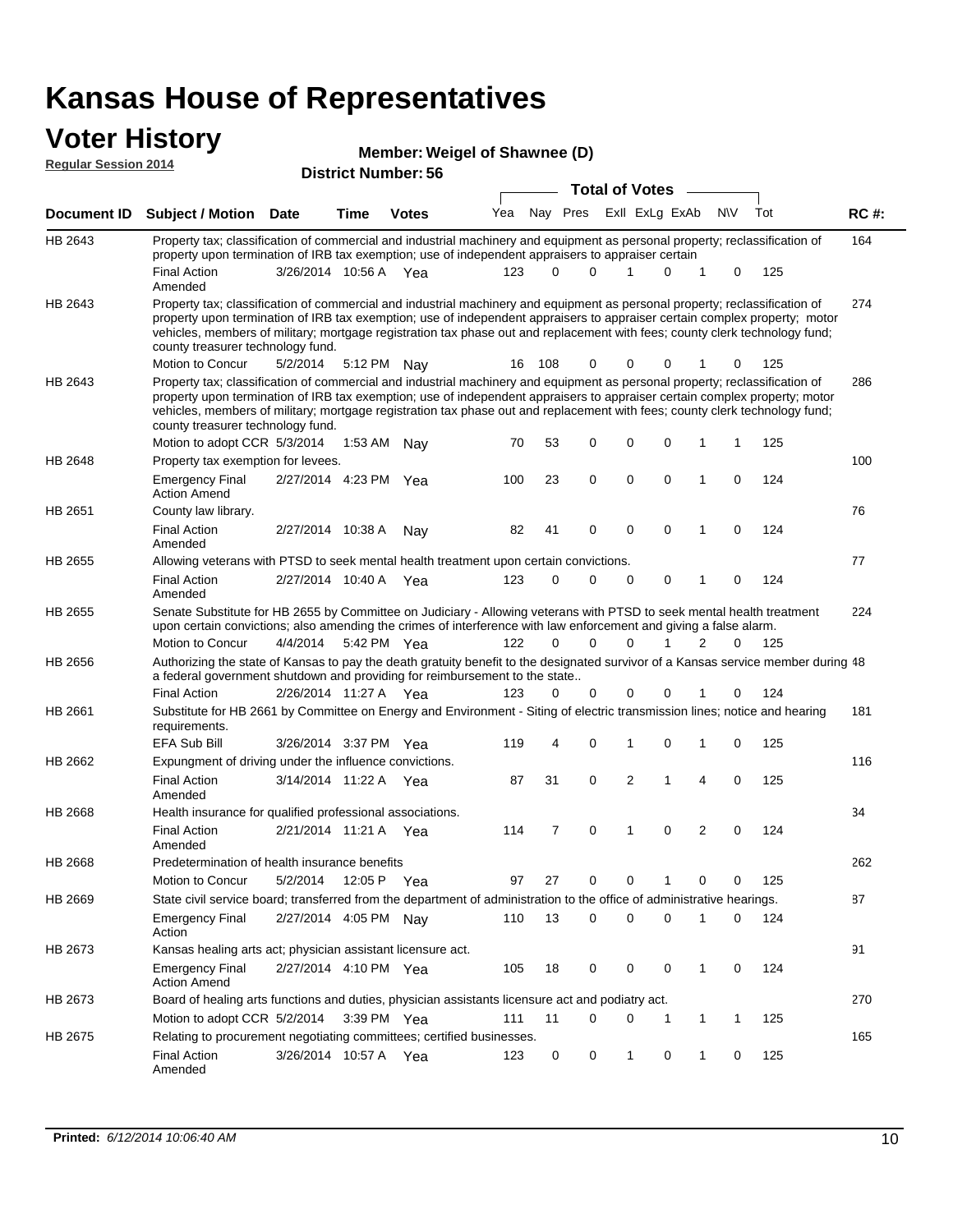### **Voter History**

**Regular Session 2014**

**Member: Weigel of Shawnee (D)** 

| <b>Total of Votes</b><br>Yea<br>Nay Pres ExII ExLg ExAb<br>N\V<br>Tot<br><b>RC#:</b><br>Subject / Motion Date<br><b>Time</b><br><b>Votes</b><br>132<br>Substitute for HB2681 by Committee on Veterans, Military, and Homeland Security--Abolishing the Kansas commission on<br>veterans affairs; creating the Kansas commission on veterans affairs office within the executive branch of government.<br>Final Action Sub Bill 3/20/2014 11:18 A Yea<br>123<br>$\Omega$<br>$\Omega$<br>125<br>0<br>1<br>1<br>$\Omega$<br>Substitute for HB2681 by Committee on Veterans, Military, and Homeland Security - Abolishing the Kansas commission on<br>219<br>veterans affairs; creating the Kansas commission on veterans affairs office within the executive branch of government.<br>Motion to Concur<br>4/4/2014<br>122<br>0<br>0<br>$\mathbf{1}$<br>1<br>1<br>0<br>125<br>11:41 A<br>Yea<br>Allocating moneys from driver's license fees to the judicial branch nonjudicial salary adjustment fund.<br>78<br>$\mathbf 0$<br>124<br><b>Final Action</b><br>2/27/2014 10:41 A Yea<br>30<br>0<br>0<br>0<br>1<br>93<br>59<br>Unclaimed property act and hearings.<br>0<br>$\mathbf 0$<br>0<br>124<br><b>Final Action</b><br>2/26/2014 11:44 A<br>119<br>4<br>0<br>1<br>Yea<br>251<br>Unclaimed property act and hearings.<br>0<br>0<br>125<br>Motion to Concur<br>5/1/2014<br>1:56 PM Yea<br>125<br>0<br>0<br>0<br>0<br>Amending which convictions are counted for driving while license canceled, suspended or revoked.<br>231<br><b>Final Action</b><br>4/5/2014<br>10:23 A<br>121<br>0<br>0<br>0<br>0<br>0<br>125<br>4<br>Yea<br>Amended<br>Providing for testing by community colleges for commercial driver's licenses and allowing temporary commercial driver's<br>104<br>license holders the ability to drive class A commercial vehicles.<br>2/27/2014 4:28 PM Yea<br>123<br>0<br>$\Omega$<br>0<br>0<br>0<br>124<br><b>Emergency Final</b><br>1<br><b>Action Amend</b><br>Senate Substitute for HB 2693 by Committee on Transportation - Providing for testing by community colleges for commercial 255<br>HB 2693<br>driver's licenses; entities serving as driver's licenses examiners.<br>Motion to adopt CCR 5/1/2014 4:42 PM Yea<br>0<br>0<br>125<br>125<br>0<br>0<br>0<br>0<br>HB 2715<br>98<br>Farm machinery and equipment annual highway permits, commercial drivers' license.<br>2/27/2014 4:21 PM Yea<br>123<br>0<br>0<br>0<br>0<br>0<br>124<br><b>Emergency Final</b><br>1<br><b>Action Amend</b><br>HB 2717<br>Registration of operators of assisted living, residential health care, home plus or adult day care facilities.<br>175<br>3/26/2014 3:29 PM Yea<br>114<br>9<br>0<br>0<br>125<br><b>Emergency Final</b><br>1<br>1<br>0<br><b>Action Amend</b><br>117<br>Substitute for Substitute for HB 2721 by Committee on Commerce, Labor and Economic Development †Enacting the<br>business entity standard treatment act.<br>118<br>125<br>Final Action Sub Bill 3/14/2014 11:23 A Yea<br>0<br>2<br>0<br>0<br>Substitute for Substitute for HB 2721 by Committee on Commerce, Labor and Economic Development - Enacting the business 273<br>entity standard treatment act.<br>Motion to Concur<br>122<br>0<br>0<br>125<br>5/2/2014<br>3:59 PM Yea<br>0<br>1<br>1<br>1<br>HB 2724<br>99<br>Uniform commercial driver's license act; definition of tank vehicle.<br>2/27/2014 4:22 PM Yea<br>0<br>0<br>0<br>0<br>124<br><b>Emergency Final</b><br>122<br>1<br>1<br>Action<br>HB 2727<br>Expiration of license plates and placards for individuals with disability.<br>88<br><b>Emergency Final</b><br>2/27/2014 4:06 PM Yea<br>123<br>0<br>124<br>0<br>0<br>0<br>0<br>1<br>Action<br>Permits for the operation of salvage vehicles no longer required to be prepared in triplicate.<br>89<br>HB 2728<br>2/27/2014 4:07 PM Yea<br>122<br>0<br>0<br>124<br><b>Emergency Final</b><br>0<br>0<br>1<br>1<br>Action<br>192<br>Permits for the operation of salvage vehicles no longer required to be prepared in triplicate.<br>Motion to Concur<br>3/31/2014 11:43 A Yea<br>122<br>0<br>2<br>0<br>125<br>0<br>0<br>1<br>Sales tax authority for Rooks county for constructing or remodeling a jail facility.<br>232<br>HB 2732<br><b>Final Action</b><br>4/5/2014<br>10:24 A Yea<br>0<br>0<br>121<br>0<br>0<br>0<br>4<br>125<br>Insurance; coverage for autism spectrum disorder.<br>137<br>HB 2744<br><b>Final Action</b><br>3/21/2014 10:14 A Yea<br>114<br>3<br>0<br>0<br>$\mathbf{1}$<br>6<br>$\mathbf{1}$<br>125<br>Amended<br>Tax lien on property voluntarily transferred.<br>166<br><b>Final Action</b><br>3/26/2014 10:58 A<br>0<br>0<br>0<br>125<br>123<br>1<br>1<br>0<br>Yea<br>Printed: 6/12/2014 10:06:40 AM<br>11 | noguidi ocoololi 4014 |  | <b>District Number: 56</b> |  |  |  |  |  |
|-----------------------------------------------------------------------------------------------------------------------------------------------------------------------------------------------------------------------------------------------------------------------------------------------------------------------------------------------------------------------------------------------------------------------------------------------------------------------------------------------------------------------------------------------------------------------------------------------------------------------------------------------------------------------------------------------------------------------------------------------------------------------------------------------------------------------------------------------------------------------------------------------------------------------------------------------------------------------------------------------------------------------------------------------------------------------------------------------------------------------------------------------------------------------------------------------------------------------------------------------------------------------------------------------------------------------------------------------------------------------------------------------------------------------------------------------------------------------------------------------------------------------------------------------------------------------------------------------------------------------------------------------------------------------------------------------------------------------------------------------------------------------------------------------------------------------------------------------------------------------------------------------------------------------------------------------------------------------------------------------------------------------------------------------------------------------------------------------------------------------------------------------------------------------------------------------------------------------------------------------------------------------------------------------------------------------------------------------------------------------------------------------------------------------------------------------------------------------------------------------------------------------------------------------------------------------------------------------------------------------------------------------------------------------------------------------------------------------------------------------------------------------------------------------------------------------------------------------------------------------------------------------------------------------------------------------------------------------------------------------------------------------------------------------------------------------------------------------------------------------------------------------------------------------------------------------------------------------------------------------------------------------------------------------------------------------------------------------------------------------------------------------------------------------------------------------------------------------------------------------------------------------------------------------------------------------------------------------------------------------------------------------------------------------------------------------------------------------------------------------------------------------------------------------------------------------------------------------------------------------------------------------------------------------------------------------------------------------------------------------------------------------------------------------------------------------------------------------------------------------------------------------------------------------------------------------------------------------------------------------------------------------------------------------------------------------------------------------------------------------------------------------------------------------------------------------------------------------------------------------------------------------------------------------------------------------------------------------------------------------------------------------------------------------------------------------------------------------------------------------|-----------------------|--|----------------------------|--|--|--|--|--|
|                                                                                                                                                                                                                                                                                                                                                                                                                                                                                                                                                                                                                                                                                                                                                                                                                                                                                                                                                                                                                                                                                                                                                                                                                                                                                                                                                                                                                                                                                                                                                                                                                                                                                                                                                                                                                                                                                                                                                                                                                                                                                                                                                                                                                                                                                                                                                                                                                                                                                                                                                                                                                                                                                                                                                                                                                                                                                                                                                                                                                                                                                                                                                                                                                                                                                                                                                                                                                                                                                                                                                                                                                                                                                                                                                                                                                                                                                                                                                                                                                                                                                                                                                                                                                                                                                                                                                                                                                                                                                                                                                                                                                                                                                                                                               |                       |  |                            |  |  |  |  |  |
|                                                                                                                                                                                                                                                                                                                                                                                                                                                                                                                                                                                                                                                                                                                                                                                                                                                                                                                                                                                                                                                                                                                                                                                                                                                                                                                                                                                                                                                                                                                                                                                                                                                                                                                                                                                                                                                                                                                                                                                                                                                                                                                                                                                                                                                                                                                                                                                                                                                                                                                                                                                                                                                                                                                                                                                                                                                                                                                                                                                                                                                                                                                                                                                                                                                                                                                                                                                                                                                                                                                                                                                                                                                                                                                                                                                                                                                                                                                                                                                                                                                                                                                                                                                                                                                                                                                                                                                                                                                                                                                                                                                                                                                                                                                                               | Document ID           |  |                            |  |  |  |  |  |
|                                                                                                                                                                                                                                                                                                                                                                                                                                                                                                                                                                                                                                                                                                                                                                                                                                                                                                                                                                                                                                                                                                                                                                                                                                                                                                                                                                                                                                                                                                                                                                                                                                                                                                                                                                                                                                                                                                                                                                                                                                                                                                                                                                                                                                                                                                                                                                                                                                                                                                                                                                                                                                                                                                                                                                                                                                                                                                                                                                                                                                                                                                                                                                                                                                                                                                                                                                                                                                                                                                                                                                                                                                                                                                                                                                                                                                                                                                                                                                                                                                                                                                                                                                                                                                                                                                                                                                                                                                                                                                                                                                                                                                                                                                                                               | HB 2681               |  |                            |  |  |  |  |  |
|                                                                                                                                                                                                                                                                                                                                                                                                                                                                                                                                                                                                                                                                                                                                                                                                                                                                                                                                                                                                                                                                                                                                                                                                                                                                                                                                                                                                                                                                                                                                                                                                                                                                                                                                                                                                                                                                                                                                                                                                                                                                                                                                                                                                                                                                                                                                                                                                                                                                                                                                                                                                                                                                                                                                                                                                                                                                                                                                                                                                                                                                                                                                                                                                                                                                                                                                                                                                                                                                                                                                                                                                                                                                                                                                                                                                                                                                                                                                                                                                                                                                                                                                                                                                                                                                                                                                                                                                                                                                                                                                                                                                                                                                                                                                               | HB 2681               |  |                            |  |  |  |  |  |
|                                                                                                                                                                                                                                                                                                                                                                                                                                                                                                                                                                                                                                                                                                                                                                                                                                                                                                                                                                                                                                                                                                                                                                                                                                                                                                                                                                                                                                                                                                                                                                                                                                                                                                                                                                                                                                                                                                                                                                                                                                                                                                                                                                                                                                                                                                                                                                                                                                                                                                                                                                                                                                                                                                                                                                                                                                                                                                                                                                                                                                                                                                                                                                                                                                                                                                                                                                                                                                                                                                                                                                                                                                                                                                                                                                                                                                                                                                                                                                                                                                                                                                                                                                                                                                                                                                                                                                                                                                                                                                                                                                                                                                                                                                                                               |                       |  |                            |  |  |  |  |  |
|                                                                                                                                                                                                                                                                                                                                                                                                                                                                                                                                                                                                                                                                                                                                                                                                                                                                                                                                                                                                                                                                                                                                                                                                                                                                                                                                                                                                                                                                                                                                                                                                                                                                                                                                                                                                                                                                                                                                                                                                                                                                                                                                                                                                                                                                                                                                                                                                                                                                                                                                                                                                                                                                                                                                                                                                                                                                                                                                                                                                                                                                                                                                                                                                                                                                                                                                                                                                                                                                                                                                                                                                                                                                                                                                                                                                                                                                                                                                                                                                                                                                                                                                                                                                                                                                                                                                                                                                                                                                                                                                                                                                                                                                                                                                               | HB 2684               |  |                            |  |  |  |  |  |
|                                                                                                                                                                                                                                                                                                                                                                                                                                                                                                                                                                                                                                                                                                                                                                                                                                                                                                                                                                                                                                                                                                                                                                                                                                                                                                                                                                                                                                                                                                                                                                                                                                                                                                                                                                                                                                                                                                                                                                                                                                                                                                                                                                                                                                                                                                                                                                                                                                                                                                                                                                                                                                                                                                                                                                                                                                                                                                                                                                                                                                                                                                                                                                                                                                                                                                                                                                                                                                                                                                                                                                                                                                                                                                                                                                                                                                                                                                                                                                                                                                                                                                                                                                                                                                                                                                                                                                                                                                                                                                                                                                                                                                                                                                                                               |                       |  |                            |  |  |  |  |  |
|                                                                                                                                                                                                                                                                                                                                                                                                                                                                                                                                                                                                                                                                                                                                                                                                                                                                                                                                                                                                                                                                                                                                                                                                                                                                                                                                                                                                                                                                                                                                                                                                                                                                                                                                                                                                                                                                                                                                                                                                                                                                                                                                                                                                                                                                                                                                                                                                                                                                                                                                                                                                                                                                                                                                                                                                                                                                                                                                                                                                                                                                                                                                                                                                                                                                                                                                                                                                                                                                                                                                                                                                                                                                                                                                                                                                                                                                                                                                                                                                                                                                                                                                                                                                                                                                                                                                                                                                                                                                                                                                                                                                                                                                                                                                               | HB 2687               |  |                            |  |  |  |  |  |
|                                                                                                                                                                                                                                                                                                                                                                                                                                                                                                                                                                                                                                                                                                                                                                                                                                                                                                                                                                                                                                                                                                                                                                                                                                                                                                                                                                                                                                                                                                                                                                                                                                                                                                                                                                                                                                                                                                                                                                                                                                                                                                                                                                                                                                                                                                                                                                                                                                                                                                                                                                                                                                                                                                                                                                                                                                                                                                                                                                                                                                                                                                                                                                                                                                                                                                                                                                                                                                                                                                                                                                                                                                                                                                                                                                                                                                                                                                                                                                                                                                                                                                                                                                                                                                                                                                                                                                                                                                                                                                                                                                                                                                                                                                                                               |                       |  |                            |  |  |  |  |  |
|                                                                                                                                                                                                                                                                                                                                                                                                                                                                                                                                                                                                                                                                                                                                                                                                                                                                                                                                                                                                                                                                                                                                                                                                                                                                                                                                                                                                                                                                                                                                                                                                                                                                                                                                                                                                                                                                                                                                                                                                                                                                                                                                                                                                                                                                                                                                                                                                                                                                                                                                                                                                                                                                                                                                                                                                                                                                                                                                                                                                                                                                                                                                                                                                                                                                                                                                                                                                                                                                                                                                                                                                                                                                                                                                                                                                                                                                                                                                                                                                                                                                                                                                                                                                                                                                                                                                                                                                                                                                                                                                                                                                                                                                                                                                               | HB 2687               |  |                            |  |  |  |  |  |
|                                                                                                                                                                                                                                                                                                                                                                                                                                                                                                                                                                                                                                                                                                                                                                                                                                                                                                                                                                                                                                                                                                                                                                                                                                                                                                                                                                                                                                                                                                                                                                                                                                                                                                                                                                                                                                                                                                                                                                                                                                                                                                                                                                                                                                                                                                                                                                                                                                                                                                                                                                                                                                                                                                                                                                                                                                                                                                                                                                                                                                                                                                                                                                                                                                                                                                                                                                                                                                                                                                                                                                                                                                                                                                                                                                                                                                                                                                                                                                                                                                                                                                                                                                                                                                                                                                                                                                                                                                                                                                                                                                                                                                                                                                                                               |                       |  |                            |  |  |  |  |  |
|                                                                                                                                                                                                                                                                                                                                                                                                                                                                                                                                                                                                                                                                                                                                                                                                                                                                                                                                                                                                                                                                                                                                                                                                                                                                                                                                                                                                                                                                                                                                                                                                                                                                                                                                                                                                                                                                                                                                                                                                                                                                                                                                                                                                                                                                                                                                                                                                                                                                                                                                                                                                                                                                                                                                                                                                                                                                                                                                                                                                                                                                                                                                                                                                                                                                                                                                                                                                                                                                                                                                                                                                                                                                                                                                                                                                                                                                                                                                                                                                                                                                                                                                                                                                                                                                                                                                                                                                                                                                                                                                                                                                                                                                                                                                               | HB 2689               |  |                            |  |  |  |  |  |
|                                                                                                                                                                                                                                                                                                                                                                                                                                                                                                                                                                                                                                                                                                                                                                                                                                                                                                                                                                                                                                                                                                                                                                                                                                                                                                                                                                                                                                                                                                                                                                                                                                                                                                                                                                                                                                                                                                                                                                                                                                                                                                                                                                                                                                                                                                                                                                                                                                                                                                                                                                                                                                                                                                                                                                                                                                                                                                                                                                                                                                                                                                                                                                                                                                                                                                                                                                                                                                                                                                                                                                                                                                                                                                                                                                                                                                                                                                                                                                                                                                                                                                                                                                                                                                                                                                                                                                                                                                                                                                                                                                                                                                                                                                                                               |                       |  |                            |  |  |  |  |  |
|                                                                                                                                                                                                                                                                                                                                                                                                                                                                                                                                                                                                                                                                                                                                                                                                                                                                                                                                                                                                                                                                                                                                                                                                                                                                                                                                                                                                                                                                                                                                                                                                                                                                                                                                                                                                                                                                                                                                                                                                                                                                                                                                                                                                                                                                                                                                                                                                                                                                                                                                                                                                                                                                                                                                                                                                                                                                                                                                                                                                                                                                                                                                                                                                                                                                                                                                                                                                                                                                                                                                                                                                                                                                                                                                                                                                                                                                                                                                                                                                                                                                                                                                                                                                                                                                                                                                                                                                                                                                                                                                                                                                                                                                                                                                               | HB 2693               |  |                            |  |  |  |  |  |
|                                                                                                                                                                                                                                                                                                                                                                                                                                                                                                                                                                                                                                                                                                                                                                                                                                                                                                                                                                                                                                                                                                                                                                                                                                                                                                                                                                                                                                                                                                                                                                                                                                                                                                                                                                                                                                                                                                                                                                                                                                                                                                                                                                                                                                                                                                                                                                                                                                                                                                                                                                                                                                                                                                                                                                                                                                                                                                                                                                                                                                                                                                                                                                                                                                                                                                                                                                                                                                                                                                                                                                                                                                                                                                                                                                                                                                                                                                                                                                                                                                                                                                                                                                                                                                                                                                                                                                                                                                                                                                                                                                                                                                                                                                                                               |                       |  |                            |  |  |  |  |  |
|                                                                                                                                                                                                                                                                                                                                                                                                                                                                                                                                                                                                                                                                                                                                                                                                                                                                                                                                                                                                                                                                                                                                                                                                                                                                                                                                                                                                                                                                                                                                                                                                                                                                                                                                                                                                                                                                                                                                                                                                                                                                                                                                                                                                                                                                                                                                                                                                                                                                                                                                                                                                                                                                                                                                                                                                                                                                                                                                                                                                                                                                                                                                                                                                                                                                                                                                                                                                                                                                                                                                                                                                                                                                                                                                                                                                                                                                                                                                                                                                                                                                                                                                                                                                                                                                                                                                                                                                                                                                                                                                                                                                                                                                                                                                               |                       |  |                            |  |  |  |  |  |
|                                                                                                                                                                                                                                                                                                                                                                                                                                                                                                                                                                                                                                                                                                                                                                                                                                                                                                                                                                                                                                                                                                                                                                                                                                                                                                                                                                                                                                                                                                                                                                                                                                                                                                                                                                                                                                                                                                                                                                                                                                                                                                                                                                                                                                                                                                                                                                                                                                                                                                                                                                                                                                                                                                                                                                                                                                                                                                                                                                                                                                                                                                                                                                                                                                                                                                                                                                                                                                                                                                                                                                                                                                                                                                                                                                                                                                                                                                                                                                                                                                                                                                                                                                                                                                                                                                                                                                                                                                                                                                                                                                                                                                                                                                                                               |                       |  |                            |  |  |  |  |  |
|                                                                                                                                                                                                                                                                                                                                                                                                                                                                                                                                                                                                                                                                                                                                                                                                                                                                                                                                                                                                                                                                                                                                                                                                                                                                                                                                                                                                                                                                                                                                                                                                                                                                                                                                                                                                                                                                                                                                                                                                                                                                                                                                                                                                                                                                                                                                                                                                                                                                                                                                                                                                                                                                                                                                                                                                                                                                                                                                                                                                                                                                                                                                                                                                                                                                                                                                                                                                                                                                                                                                                                                                                                                                                                                                                                                                                                                                                                                                                                                                                                                                                                                                                                                                                                                                                                                                                                                                                                                                                                                                                                                                                                                                                                                                               |                       |  |                            |  |  |  |  |  |
|                                                                                                                                                                                                                                                                                                                                                                                                                                                                                                                                                                                                                                                                                                                                                                                                                                                                                                                                                                                                                                                                                                                                                                                                                                                                                                                                                                                                                                                                                                                                                                                                                                                                                                                                                                                                                                                                                                                                                                                                                                                                                                                                                                                                                                                                                                                                                                                                                                                                                                                                                                                                                                                                                                                                                                                                                                                                                                                                                                                                                                                                                                                                                                                                                                                                                                                                                                                                                                                                                                                                                                                                                                                                                                                                                                                                                                                                                                                                                                                                                                                                                                                                                                                                                                                                                                                                                                                                                                                                                                                                                                                                                                                                                                                                               |                       |  |                            |  |  |  |  |  |
|                                                                                                                                                                                                                                                                                                                                                                                                                                                                                                                                                                                                                                                                                                                                                                                                                                                                                                                                                                                                                                                                                                                                                                                                                                                                                                                                                                                                                                                                                                                                                                                                                                                                                                                                                                                                                                                                                                                                                                                                                                                                                                                                                                                                                                                                                                                                                                                                                                                                                                                                                                                                                                                                                                                                                                                                                                                                                                                                                                                                                                                                                                                                                                                                                                                                                                                                                                                                                                                                                                                                                                                                                                                                                                                                                                                                                                                                                                                                                                                                                                                                                                                                                                                                                                                                                                                                                                                                                                                                                                                                                                                                                                                                                                                                               |                       |  |                            |  |  |  |  |  |
|                                                                                                                                                                                                                                                                                                                                                                                                                                                                                                                                                                                                                                                                                                                                                                                                                                                                                                                                                                                                                                                                                                                                                                                                                                                                                                                                                                                                                                                                                                                                                                                                                                                                                                                                                                                                                                                                                                                                                                                                                                                                                                                                                                                                                                                                                                                                                                                                                                                                                                                                                                                                                                                                                                                                                                                                                                                                                                                                                                                                                                                                                                                                                                                                                                                                                                                                                                                                                                                                                                                                                                                                                                                                                                                                                                                                                                                                                                                                                                                                                                                                                                                                                                                                                                                                                                                                                                                                                                                                                                                                                                                                                                                                                                                                               | HB 2721               |  |                            |  |  |  |  |  |
|                                                                                                                                                                                                                                                                                                                                                                                                                                                                                                                                                                                                                                                                                                                                                                                                                                                                                                                                                                                                                                                                                                                                                                                                                                                                                                                                                                                                                                                                                                                                                                                                                                                                                                                                                                                                                                                                                                                                                                                                                                                                                                                                                                                                                                                                                                                                                                                                                                                                                                                                                                                                                                                                                                                                                                                                                                                                                                                                                                                                                                                                                                                                                                                                                                                                                                                                                                                                                                                                                                                                                                                                                                                                                                                                                                                                                                                                                                                                                                                                                                                                                                                                                                                                                                                                                                                                                                                                                                                                                                                                                                                                                                                                                                                                               |                       |  |                            |  |  |  |  |  |
|                                                                                                                                                                                                                                                                                                                                                                                                                                                                                                                                                                                                                                                                                                                                                                                                                                                                                                                                                                                                                                                                                                                                                                                                                                                                                                                                                                                                                                                                                                                                                                                                                                                                                                                                                                                                                                                                                                                                                                                                                                                                                                                                                                                                                                                                                                                                                                                                                                                                                                                                                                                                                                                                                                                                                                                                                                                                                                                                                                                                                                                                                                                                                                                                                                                                                                                                                                                                                                                                                                                                                                                                                                                                                                                                                                                                                                                                                                                                                                                                                                                                                                                                                                                                                                                                                                                                                                                                                                                                                                                                                                                                                                                                                                                                               | HB 2721               |  |                            |  |  |  |  |  |
|                                                                                                                                                                                                                                                                                                                                                                                                                                                                                                                                                                                                                                                                                                                                                                                                                                                                                                                                                                                                                                                                                                                                                                                                                                                                                                                                                                                                                                                                                                                                                                                                                                                                                                                                                                                                                                                                                                                                                                                                                                                                                                                                                                                                                                                                                                                                                                                                                                                                                                                                                                                                                                                                                                                                                                                                                                                                                                                                                                                                                                                                                                                                                                                                                                                                                                                                                                                                                                                                                                                                                                                                                                                                                                                                                                                                                                                                                                                                                                                                                                                                                                                                                                                                                                                                                                                                                                                                                                                                                                                                                                                                                                                                                                                                               |                       |  |                            |  |  |  |  |  |
|                                                                                                                                                                                                                                                                                                                                                                                                                                                                                                                                                                                                                                                                                                                                                                                                                                                                                                                                                                                                                                                                                                                                                                                                                                                                                                                                                                                                                                                                                                                                                                                                                                                                                                                                                                                                                                                                                                                                                                                                                                                                                                                                                                                                                                                                                                                                                                                                                                                                                                                                                                                                                                                                                                                                                                                                                                                                                                                                                                                                                                                                                                                                                                                                                                                                                                                                                                                                                                                                                                                                                                                                                                                                                                                                                                                                                                                                                                                                                                                                                                                                                                                                                                                                                                                                                                                                                                                                                                                                                                                                                                                                                                                                                                                                               |                       |  |                            |  |  |  |  |  |
|                                                                                                                                                                                                                                                                                                                                                                                                                                                                                                                                                                                                                                                                                                                                                                                                                                                                                                                                                                                                                                                                                                                                                                                                                                                                                                                                                                                                                                                                                                                                                                                                                                                                                                                                                                                                                                                                                                                                                                                                                                                                                                                                                                                                                                                                                                                                                                                                                                                                                                                                                                                                                                                                                                                                                                                                                                                                                                                                                                                                                                                                                                                                                                                                                                                                                                                                                                                                                                                                                                                                                                                                                                                                                                                                                                                                                                                                                                                                                                                                                                                                                                                                                                                                                                                                                                                                                                                                                                                                                                                                                                                                                                                                                                                                               |                       |  |                            |  |  |  |  |  |
|                                                                                                                                                                                                                                                                                                                                                                                                                                                                                                                                                                                                                                                                                                                                                                                                                                                                                                                                                                                                                                                                                                                                                                                                                                                                                                                                                                                                                                                                                                                                                                                                                                                                                                                                                                                                                                                                                                                                                                                                                                                                                                                                                                                                                                                                                                                                                                                                                                                                                                                                                                                                                                                                                                                                                                                                                                                                                                                                                                                                                                                                                                                                                                                                                                                                                                                                                                                                                                                                                                                                                                                                                                                                                                                                                                                                                                                                                                                                                                                                                                                                                                                                                                                                                                                                                                                                                                                                                                                                                                                                                                                                                                                                                                                                               |                       |  |                            |  |  |  |  |  |
|                                                                                                                                                                                                                                                                                                                                                                                                                                                                                                                                                                                                                                                                                                                                                                                                                                                                                                                                                                                                                                                                                                                                                                                                                                                                                                                                                                                                                                                                                                                                                                                                                                                                                                                                                                                                                                                                                                                                                                                                                                                                                                                                                                                                                                                                                                                                                                                                                                                                                                                                                                                                                                                                                                                                                                                                                                                                                                                                                                                                                                                                                                                                                                                                                                                                                                                                                                                                                                                                                                                                                                                                                                                                                                                                                                                                                                                                                                                                                                                                                                                                                                                                                                                                                                                                                                                                                                                                                                                                                                                                                                                                                                                                                                                                               |                       |  |                            |  |  |  |  |  |
|                                                                                                                                                                                                                                                                                                                                                                                                                                                                                                                                                                                                                                                                                                                                                                                                                                                                                                                                                                                                                                                                                                                                                                                                                                                                                                                                                                                                                                                                                                                                                                                                                                                                                                                                                                                                                                                                                                                                                                                                                                                                                                                                                                                                                                                                                                                                                                                                                                                                                                                                                                                                                                                                                                                                                                                                                                                                                                                                                                                                                                                                                                                                                                                                                                                                                                                                                                                                                                                                                                                                                                                                                                                                                                                                                                                                                                                                                                                                                                                                                                                                                                                                                                                                                                                                                                                                                                                                                                                                                                                                                                                                                                                                                                                                               |                       |  |                            |  |  |  |  |  |
|                                                                                                                                                                                                                                                                                                                                                                                                                                                                                                                                                                                                                                                                                                                                                                                                                                                                                                                                                                                                                                                                                                                                                                                                                                                                                                                                                                                                                                                                                                                                                                                                                                                                                                                                                                                                                                                                                                                                                                                                                                                                                                                                                                                                                                                                                                                                                                                                                                                                                                                                                                                                                                                                                                                                                                                                                                                                                                                                                                                                                                                                                                                                                                                                                                                                                                                                                                                                                                                                                                                                                                                                                                                                                                                                                                                                                                                                                                                                                                                                                                                                                                                                                                                                                                                                                                                                                                                                                                                                                                                                                                                                                                                                                                                                               | HB 2728               |  |                            |  |  |  |  |  |
|                                                                                                                                                                                                                                                                                                                                                                                                                                                                                                                                                                                                                                                                                                                                                                                                                                                                                                                                                                                                                                                                                                                                                                                                                                                                                                                                                                                                                                                                                                                                                                                                                                                                                                                                                                                                                                                                                                                                                                                                                                                                                                                                                                                                                                                                                                                                                                                                                                                                                                                                                                                                                                                                                                                                                                                                                                                                                                                                                                                                                                                                                                                                                                                                                                                                                                                                                                                                                                                                                                                                                                                                                                                                                                                                                                                                                                                                                                                                                                                                                                                                                                                                                                                                                                                                                                                                                                                                                                                                                                                                                                                                                                                                                                                                               |                       |  |                            |  |  |  |  |  |
|                                                                                                                                                                                                                                                                                                                                                                                                                                                                                                                                                                                                                                                                                                                                                                                                                                                                                                                                                                                                                                                                                                                                                                                                                                                                                                                                                                                                                                                                                                                                                                                                                                                                                                                                                                                                                                                                                                                                                                                                                                                                                                                                                                                                                                                                                                                                                                                                                                                                                                                                                                                                                                                                                                                                                                                                                                                                                                                                                                                                                                                                                                                                                                                                                                                                                                                                                                                                                                                                                                                                                                                                                                                                                                                                                                                                                                                                                                                                                                                                                                                                                                                                                                                                                                                                                                                                                                                                                                                                                                                                                                                                                                                                                                                                               |                       |  |                            |  |  |  |  |  |
|                                                                                                                                                                                                                                                                                                                                                                                                                                                                                                                                                                                                                                                                                                                                                                                                                                                                                                                                                                                                                                                                                                                                                                                                                                                                                                                                                                                                                                                                                                                                                                                                                                                                                                                                                                                                                                                                                                                                                                                                                                                                                                                                                                                                                                                                                                                                                                                                                                                                                                                                                                                                                                                                                                                                                                                                                                                                                                                                                                                                                                                                                                                                                                                                                                                                                                                                                                                                                                                                                                                                                                                                                                                                                                                                                                                                                                                                                                                                                                                                                                                                                                                                                                                                                                                                                                                                                                                                                                                                                                                                                                                                                                                                                                                                               |                       |  |                            |  |  |  |  |  |
|                                                                                                                                                                                                                                                                                                                                                                                                                                                                                                                                                                                                                                                                                                                                                                                                                                                                                                                                                                                                                                                                                                                                                                                                                                                                                                                                                                                                                                                                                                                                                                                                                                                                                                                                                                                                                                                                                                                                                                                                                                                                                                                                                                                                                                                                                                                                                                                                                                                                                                                                                                                                                                                                                                                                                                                                                                                                                                                                                                                                                                                                                                                                                                                                                                                                                                                                                                                                                                                                                                                                                                                                                                                                                                                                                                                                                                                                                                                                                                                                                                                                                                                                                                                                                                                                                                                                                                                                                                                                                                                                                                                                                                                                                                                                               |                       |  |                            |  |  |  |  |  |
|                                                                                                                                                                                                                                                                                                                                                                                                                                                                                                                                                                                                                                                                                                                                                                                                                                                                                                                                                                                                                                                                                                                                                                                                                                                                                                                                                                                                                                                                                                                                                                                                                                                                                                                                                                                                                                                                                                                                                                                                                                                                                                                                                                                                                                                                                                                                                                                                                                                                                                                                                                                                                                                                                                                                                                                                                                                                                                                                                                                                                                                                                                                                                                                                                                                                                                                                                                                                                                                                                                                                                                                                                                                                                                                                                                                                                                                                                                                                                                                                                                                                                                                                                                                                                                                                                                                                                                                                                                                                                                                                                                                                                                                                                                                                               |                       |  |                            |  |  |  |  |  |
|                                                                                                                                                                                                                                                                                                                                                                                                                                                                                                                                                                                                                                                                                                                                                                                                                                                                                                                                                                                                                                                                                                                                                                                                                                                                                                                                                                                                                                                                                                                                                                                                                                                                                                                                                                                                                                                                                                                                                                                                                                                                                                                                                                                                                                                                                                                                                                                                                                                                                                                                                                                                                                                                                                                                                                                                                                                                                                                                                                                                                                                                                                                                                                                                                                                                                                                                                                                                                                                                                                                                                                                                                                                                                                                                                                                                                                                                                                                                                                                                                                                                                                                                                                                                                                                                                                                                                                                                                                                                                                                                                                                                                                                                                                                                               | HB 2745               |  |                            |  |  |  |  |  |
|                                                                                                                                                                                                                                                                                                                                                                                                                                                                                                                                                                                                                                                                                                                                                                                                                                                                                                                                                                                                                                                                                                                                                                                                                                                                                                                                                                                                                                                                                                                                                                                                                                                                                                                                                                                                                                                                                                                                                                                                                                                                                                                                                                                                                                                                                                                                                                                                                                                                                                                                                                                                                                                                                                                                                                                                                                                                                                                                                                                                                                                                                                                                                                                                                                                                                                                                                                                                                                                                                                                                                                                                                                                                                                                                                                                                                                                                                                                                                                                                                                                                                                                                                                                                                                                                                                                                                                                                                                                                                                                                                                                                                                                                                                                                               |                       |  |                            |  |  |  |  |  |
|                                                                                                                                                                                                                                                                                                                                                                                                                                                                                                                                                                                                                                                                                                                                                                                                                                                                                                                                                                                                                                                                                                                                                                                                                                                                                                                                                                                                                                                                                                                                                                                                                                                                                                                                                                                                                                                                                                                                                                                                                                                                                                                                                                                                                                                                                                                                                                                                                                                                                                                                                                                                                                                                                                                                                                                                                                                                                                                                                                                                                                                                                                                                                                                                                                                                                                                                                                                                                                                                                                                                                                                                                                                                                                                                                                                                                                                                                                                                                                                                                                                                                                                                                                                                                                                                                                                                                                                                                                                                                                                                                                                                                                                                                                                                               |                       |  |                            |  |  |  |  |  |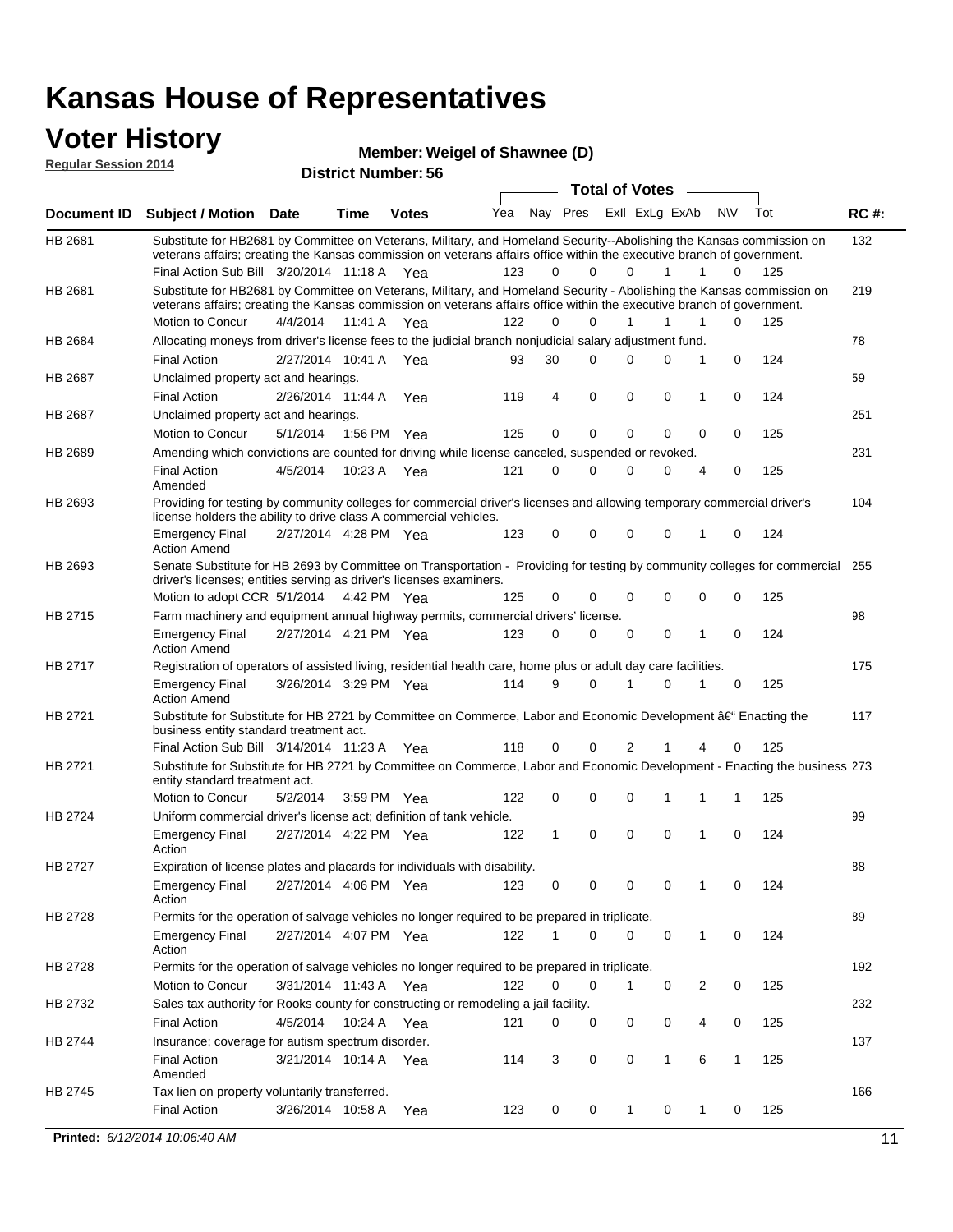### **Voter History**

**Regular Session 2014**

#### **Weigel of Shawnee (D)**

|                 | Document ID Subject / Motion Date                                                                                                                                                                                                                    |                       | Time        | <b>Votes</b> | Yea | Nav Pres |             |   | Exll ExLg ExAb |                | N\V         | Tot | <b>RC#:</b> |
|-----------------|------------------------------------------------------------------------------------------------------------------------------------------------------------------------------------------------------------------------------------------------------|-----------------------|-------------|--------------|-----|----------|-------------|---|----------------|----------------|-------------|-----|-------------|
| HB 2755         | Repealing the sunset on the Kansas taxpayer transparency act.                                                                                                                                                                                        |                       |             |              |     |          |             |   |                |                |             |     | 140         |
|                 | <b>Final Action</b>                                                                                                                                                                                                                                  | 3/24/2014 10:13 A     |             | Yea          | 122 | 0        | 0           | 0 | 0              | 3              | 0           | 125 |             |
| HB 2767         | State child death review board.                                                                                                                                                                                                                      |                       |             |              |     |          |             |   |                |                |             |     | 167         |
|                 | <b>Final Action</b><br>Amended                                                                                                                                                                                                                       | 3/26/2014 10:59 A     |             | Yea          | 123 | 0        | 0           | 1 | $\mathbf 0$    | 1              | 0           | 125 |             |
| <b>HCR 5029</b> | Urging the Kansas bureau of investigation to establish a blue alert system for the state of Kansas.                                                                                                                                                  |                       |             |              |     |          |             |   |                |                |             |     | 95          |
|                 | <b>Emergency Final</b><br><b>Action Amend</b>                                                                                                                                                                                                        | 2/27/2014 4:15 PM Yea |             |              | 121 | 2        | 0           | 0 | 0              | 1              | 0           | 124 |             |
| <b>HCR 5031</b> | Urging Congress to provide for the prompt payment of disability compensation to U.S. Veterans.                                                                                                                                                       |                       |             |              |     |          |             |   |                |                |             |     | 125         |
|                 | <b>Final Action</b>                                                                                                                                                                                                                                  | 3/19/2014 11:21 A Yea |             |              | 122 | $\Omega$ | 0           | 0 | 1              | $\overline{2}$ | 0           | 125 |             |
| HR 6049         | Resolution encouraging the creation of a Kansas plan for comprehensive treatment of chronic obstruction pulmonary<br>disease.                                                                                                                        |                       |             |              |     |          |             |   |                |                |             |     | 109         |
|                 | <b>Emergency Final</b><br><b>Action Amend</b>                                                                                                                                                                                                        | 3/6/2014              | 11:24 A     | Yea          | 120 | 0        | 0           | 2 | 1              | 2              | $\mathbf 0$ | 125 |             |
| HR 6063         | Urging the President to extend the qualifications for the Women's Army Corps Service Medal.                                                                                                                                                          |                       |             |              |     |          |             |   |                |                |             |     | 143         |
|                 | <b>Final Action</b>                                                                                                                                                                                                                                  | 3/25/2014 10:11 A Yea |             |              | 123 | $\Omega$ | $\Omega$    | 1 | $\Omega$       | 1              | 0           | 125 |             |
| <b>SB 40</b>    | House Substitute for SB 40 by Committee on Corrections and Juvenile Justice †Secretary of corrections; including juvenile<br>offenders in the prison made goods act; authorizing use of correctional industries funds for payment of                 |                       |             |              |     |          |             |   |                |                |             |     | 123         |
|                 | Final Action Sub Bill 3/17/2014 11:23 A Yea                                                                                                                                                                                                          |                       |             |              | 123 | 0        | 0           | 0 | $\Omega$       | 2              | 0           | 125 |             |
| SB 54           | Medical assistance recovery program; rules and regulations.                                                                                                                                                                                          |                       |             |              |     |          |             |   |                |                |             |     | 174         |
|                 | <b>Emergency Final</b><br><b>Action Amend</b>                                                                                                                                                                                                        | 3/26/2014 3:28 PM Yea |             |              | 95  | 28       | $\mathbf 0$ | 1 | 0              | $\mathbf{1}$   | 0           | 125 |             |
| SB 54           | Amendments to statutes regulating abortions.                                                                                                                                                                                                         |                       |             |              |     |          |             |   |                |                |             |     | 214         |
|                 | Motion to Adopt CCR 4/4/2014                                                                                                                                                                                                                         |                       | 9:59 AM Yea |              | 112 | 11       | 0           |   | $\mathbf 0$    | 1              | 0           | 125 |             |
| SB 63           | State use law; purchases by municipalities; committee sunset date and chairperson selection.                                                                                                                                                         |                       |             |              |     |          |             |   |                |                |             |     | 280         |
|                 | Motion to adopt CCR 5/2/2014                                                                                                                                                                                                                         |                       | 8:52 PM Yea |              | 124 | 0        | 0           | 0 | 0              | 1              | 0           | 125 |             |
| SB 99           | Lobbyists defined.                                                                                                                                                                                                                                   |                       |             |              |     |          |             |   |                |                |             |     | 184         |
|                 | <b>Emergency Final</b><br>Action                                                                                                                                                                                                                     | 3/26/2014 3:41 PM Yea |             |              | 117 | 6        | 0           | 1 | $\mathbf 0$    | 1              | 0           | 125 |             |
| SB 147          | House Substitute for SB 147 by Committee on Agriculture and Natural Resources †Amending the powers and duties of the 133<br>Kansas department of agriculture division of conservation and the state conservation commission.                         |                       |             |              |     |          |             |   |                |                |             |     |             |
|                 | Final Action Sub Bill 3/20/2014 11:19 A Yea<br>Amended                                                                                                                                                                                               |                       |             |              | 123 | 0        | 0           | 0 | 1              | 1              | 0           | 125 |             |
| <b>SB 218</b>   | House Substitute for SB 218 by Committee on Appropriations-Education; relating to the financing and instruction thereof;<br>making and concerning appropriations for the fiscal years ending June 30, 2014, and June 30, 2015, for certain agencies. |                       |             |              |     |          |             |   |                |                |             |     | 226         |
|                 | Final Action Sub Bill 4/4/2014                                                                                                                                                                                                                       |                       | 6:17 PM Yea |              | 91  | 31       | $\Omega$    | 0 | 1              | 2              | $\Omega$    | 125 |             |
|                 | Amended                                                                                                                                                                                                                                              |                       |             |              |     |          |             |   |                |                |             |     |             |
| <b>SB 218</b>   | House Substitute for SB 218 by Committee on Appropriations-Education; relating to the financing and instruction thereof;                                                                                                                             |                       |             |              |     |          |             |   |                |                |             |     | 237         |
|                 | making and concerning appropriations for the fiscal years ending June 30, 2014, and June 30, 2015, for certain agencies.                                                                                                                             |                       |             |              |     |          |             |   |                |                |             |     |             |
|                 | Sub Motion to Adopt 4/6/2014 12:51 A Nay<br>CCR                                                                                                                                                                                                      |                       |             |              | 55  | 67       | 0           | 0 | 0              | 3              | 0           | 125 |             |
| SB 231          | House Substitute for SB 231 †Concerning valuation and appeals; renaming the state court of tax appeals; timing of<br>decisions.                                                                                                                      |                       |             |              |     |          |             |   |                |                |             |     | 134         |
|                 | Final Action Sub Bill 3/20/2014 11:21 A Yea<br>Amended                                                                                                                                                                                               |                       |             |              | 123 | 0        | 0           | 0 | 1              | 1              | 0           | 125 |             |
| SB 231          | House Substitute for SB 231 - Concerning valuation and appeals; renaming the state court of tax appeals; timing of<br>decisions                                                                                                                      |                       |             |              |     |          |             |   |                |                |             |     | 281         |
|                 | Motion to Adopt CCR 5/2/2014                                                                                                                                                                                                                         |                       | 8:56 PM Yea |              | 124 | 0        | 0           | 0 | 0              | 1              | 0           | 125 |             |
| SB 245          | House Substitute for SB 245 by Committee on Appropriations - Appropriations for FY 2014, FY 2015, and FY 2016 for the<br>department of corrections; capital improvement projects.                                                                    |                       |             |              |     |          |             |   |                |                |             |     | 13          |
|                 | Final Action Sub Bill 2/13/2014 11:34 A Nay<br>Amended                                                                                                                                                                                               |                       |             |              | 79  | 41       | 0           | 3 | 0              | 1              | 0           | 124 |             |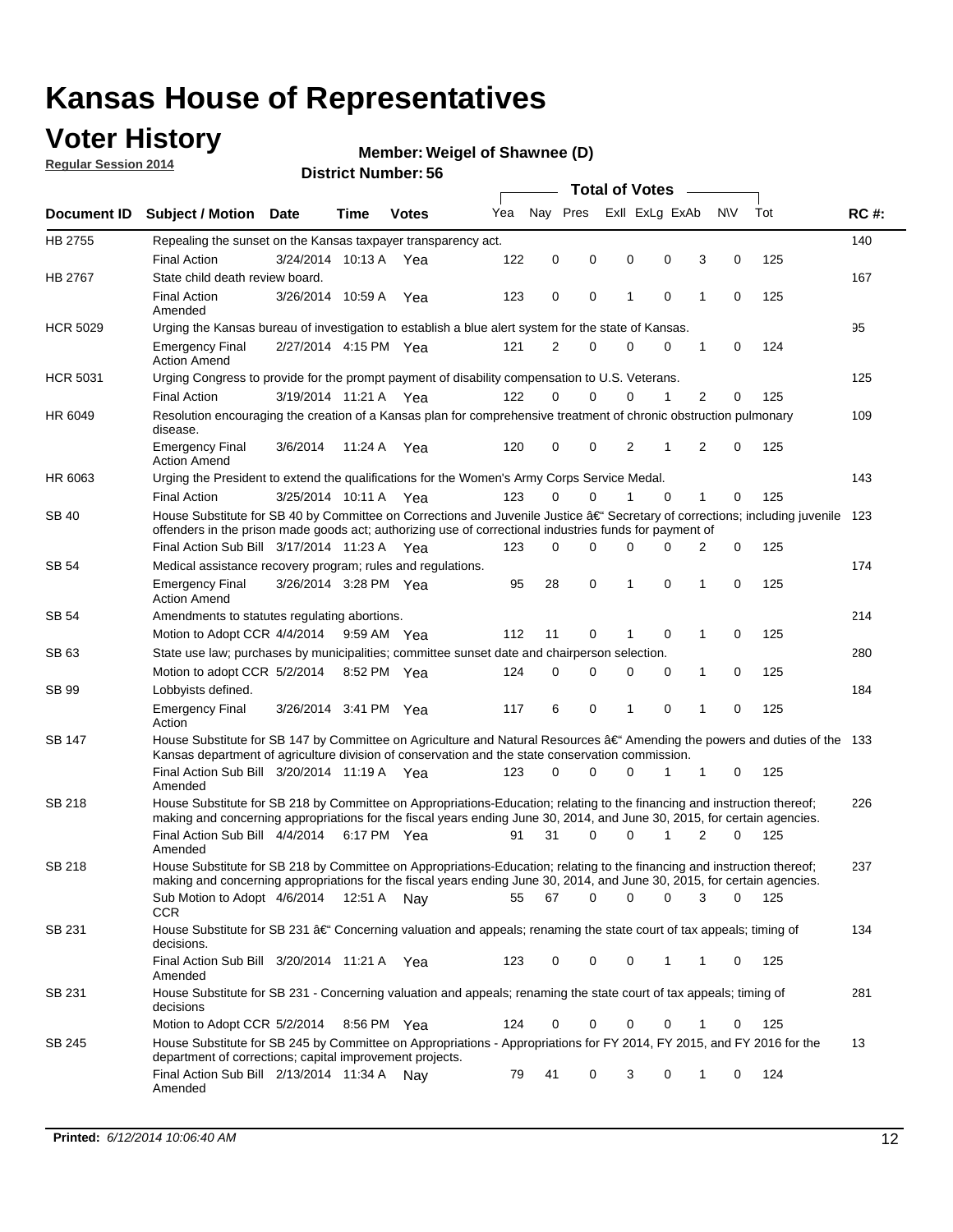#### **Voter History**

#### **Weigel of Shawnee (D)**

**Regular Session 2014**

|               |                                                                                                                                                                                                                                                                                                                                                                                                                                                                                                                                                                                                                                                                                                                                                                                                               |                       |             |              |     |          | <b>Total of Votes</b>           |             |              |                |             |     |             |
|---------------|---------------------------------------------------------------------------------------------------------------------------------------------------------------------------------------------------------------------------------------------------------------------------------------------------------------------------------------------------------------------------------------------------------------------------------------------------------------------------------------------------------------------------------------------------------------------------------------------------------------------------------------------------------------------------------------------------------------------------------------------------------------------------------------------------------------|-----------------------|-------------|--------------|-----|----------|---------------------------------|-------------|--------------|----------------|-------------|-----|-------------|
| Document ID   | <b>Subject / Motion Date</b>                                                                                                                                                                                                                                                                                                                                                                                                                                                                                                                                                                                                                                                                                                                                                                                  |                       | Time        | <b>Votes</b> |     |          | Yea Nay Pres ExII ExLg ExAb N\V |             |              |                |             | Tot | <b>RC#:</b> |
| <b>SB 245</b> | House Substitute for SB 245 by Committee on Appropriations - Education funding; relating to mineral production; creating the<br>mineral production education fund, crediting 20% of remainder from oil and gas tax into such fund, moneys expended on<br>education; abolishing the oil and gas valuation depletion trust fund; allowing the counties to retain funds already in such<br>county's oil and gas valuation depletion trust fund; concerning school financing sources; proceeds from the tax levied by a<br>school district under authority of K.S.A. 2013 Supp. 72-6431, remitted to the state treasury to the credit of the state school<br>district finance fund not to the district's general fund; making and concerning appropriations for fiscal year 2017.<br>Motion to adopt CCR 5/1/2014 |                       |             | 5:06 PM Nay  | 88  | 37       | $\Omega$                        | 0           | 0            | 0              | 0           | 125 | 258         |
| SB 248        | Victim notification prior to release of certain inmates.                                                                                                                                                                                                                                                                                                                                                                                                                                                                                                                                                                                                                                                                                                                                                      |                       |             |              |     |          |                                 |             |              |                |             |     | 119         |
|               | <b>Final Action</b>                                                                                                                                                                                                                                                                                                                                                                                                                                                                                                                                                                                                                                                                                                                                                                                           | 3/17/2014 11:18 A     |             | Yea          | 122 | 0        | $\mathbf 0$                     | 0           | 0            | $\overline{c}$ | 1           | 125 |             |
| SB 254        | Medical assistance recovery program; rules and regulations.                                                                                                                                                                                                                                                                                                                                                                                                                                                                                                                                                                                                                                                                                                                                                   |                       |             |              |     |          |                                 |             |              |                |             |     | 179         |
|               | <b>Emergency Final</b><br>Action                                                                                                                                                                                                                                                                                                                                                                                                                                                                                                                                                                                                                                                                                                                                                                              | 3/26/2014 3:34 PM Yea |             |              | 123 | 0        | $\mathbf 0$                     | 1           | 0            | $\mathbf{1}$   | 0           | 125 |             |
| SB 256        | Attorney general; costs in criminal appeals.                                                                                                                                                                                                                                                                                                                                                                                                                                                                                                                                                                                                                                                                                                                                                                  |                       |             |              |     |          |                                 |             |              |                |             |     | 147         |
|               | Final Action<br>Amended                                                                                                                                                                                                                                                                                                                                                                                                                                                                                                                                                                                                                                                                                                                                                                                       | 3/25/2014 10:16 A     |             | Yea          | 119 | 4        | 0                               | 1           | 0            | 1              | 0           | 125 |             |
| SB 256        | Amending the crime of mistreatment of a dependent adult; creating the crime of mistreatment of an elder person; amending<br>the crime of unlawful sexual relations; amending provisions relating to appearance bonds and surety regulation; amending<br>violations of the Kansas racketeer influenced and corrupt organization act; also concerning the attorney general, costs in<br>criminal appeals.<br>Motion to Adopt CCR 4/5/2014                                                                                                                                                                                                                                                                                                                                                                       |                       |             |              | 118 | 4        |                                 | 0           | 0            | 3              | 0           | 125 | 236         |
| <b>SB 258</b> | Amending the juvenile statute of limitations to match adult time limitations for sex crimes.                                                                                                                                                                                                                                                                                                                                                                                                                                                                                                                                                                                                                                                                                                                  |                       | 6:52 PM Yea |              |     |          | 0                               |             |              |                |             |     | 135         |
|               | <b>Final Action</b><br>Amended                                                                                                                                                                                                                                                                                                                                                                                                                                                                                                                                                                                                                                                                                                                                                                                | 3/20/2014 11:21 A Yea |             |              | 123 | 0        | 0                               | 0           | $\mathbf{1}$ | 1              | 0           | 125 |             |
| SB 258        | Relating to issuance of certificates of birth resulting in stillbirth.                                                                                                                                                                                                                                                                                                                                                                                                                                                                                                                                                                                                                                                                                                                                        |                       |             |              |     |          |                                 |             |              |                |             |     | 259         |
|               | Motion to Adopt CCR 5/1/2014 5:12 PM Yea                                                                                                                                                                                                                                                                                                                                                                                                                                                                                                                                                                                                                                                                                                                                                                      |                       |             |              | 121 | 4        | 0                               | 0           | $\mathbf 0$  | 0              | 0           | 125 |             |
| SB 263        | Establishing the military funeral honors fund under the adjutant general's office.                                                                                                                                                                                                                                                                                                                                                                                                                                                                                                                                                                                                                                                                                                                            |                       |             |              |     |          |                                 |             |              |                |             |     | 148         |
|               | <b>Final Action</b><br>Amended                                                                                                                                                                                                                                                                                                                                                                                                                                                                                                                                                                                                                                                                                                                                                                                | 3/25/2014 10:17 A Yea |             |              | 123 | $\Omega$ | 0                               | 1           | $\mathbf 0$  | 1              | $\mathbf 0$ | 125 |             |
| SB 263        | Veterans and military matters; military honors fund; death gratuity; disabled veterans preference, state jobs and contracts;<br>schools on military reservations, funding.                                                                                                                                                                                                                                                                                                                                                                                                                                                                                                                                                                                                                                    |                       |             |              |     |          |                                 |             |              |                |             |     | 256         |
|               | Motion to adopt CCR 5/1/2014 4:47 PM Yea                                                                                                                                                                                                                                                                                                                                                                                                                                                                                                                                                                                                                                                                                                                                                                      |                       |             |              | 124 | 0        | 0                               | $\mathbf 0$ | $\mathbf 0$  | 0              | 1           | 125 |             |
| SB 265        | Income definition for Homestead Refund eligibility.                                                                                                                                                                                                                                                                                                                                                                                                                                                                                                                                                                                                                                                                                                                                                           |                       |             |              |     |          |                                 |             |              |                |             |     | 113         |
|               | <b>Final Action</b><br>Amended                                                                                                                                                                                                                                                                                                                                                                                                                                                                                                                                                                                                                                                                                                                                                                                | 3/13/2014 11:23 A Yea |             |              | 121 | 0        | $\pmb{0}$                       | 1           | 1            | 2              | 0           | 125 |             |
| SB 265        | Definition of income for homestead refund and SAFESR eligibility; income tax credits for adoption expenses and expenses to<br>make dwelling or facility accessible to persons with a disability; income tax deductions, self-employment taxes, expenses<br>related to organ donations, net gain on the sale of certain livestock; withholding, non-resident pass-through entity income;<br>Kansas taxpayer transparency act, sunset; sales tax exemptions.                                                                                                                                                                                                                                                                                                                                                    |                       |             |              |     |          |                                 |             |              |                |             |     | 227         |
|               | Motion to Adopt CCR 4/4/2014 6:29 PM Yea                                                                                                                                                                                                                                                                                                                                                                                                                                                                                                                                                                                                                                                                                                                                                                      |                       |             |              | 122 | 0        | 0                               | 0           | 1            | 2              | 0           | 125 |             |
| SB 266        | Mineral severance tax return file date.                                                                                                                                                                                                                                                                                                                                                                                                                                                                                                                                                                                                                                                                                                                                                                       |                       |             |              |     |          |                                 |             |              |                |             |     | 114         |
|               | <b>Final Action</b><br>Amended                                                                                                                                                                                                                                                                                                                                                                                                                                                                                                                                                                                                                                                                                                                                                                                | 3/13/2014 11:24 A     |             | Yea          | 121 | 0        | 0                               | 1           | 1            | 2              | 0           | 125 |             |
| SB 266        | Severance tax return and payment dates; sales tax authority for Rooks county; property tax exemptions for certain donations<br>of land to the state and for amateur-built aircraft; sales tax exemptions for surface mining equipment and certain charitable<br>organizations.                                                                                                                                                                                                                                                                                                                                                                                                                                                                                                                                |                       |             |              |     |          |                                 |             |              |                |             |     | 266         |
|               | Motion to Adopt CCR 5/2/2014                                                                                                                                                                                                                                                                                                                                                                                                                                                                                                                                                                                                                                                                                                                                                                                  |                       |             | 3:19 PM Yea  | 122 | 1        | 0                               | 0           | 1            | 1              | 0           | 125 |             |
| SB 267        | Insurance; excluding real estate from acceptable security deposits with the commissioner and requiring original handwritten<br>signatures on deposit forms.                                                                                                                                                                                                                                                                                                                                                                                                                                                                                                                                                                                                                                                   |                       |             |              |     |          |                                 |             |              |                |             |     | 144         |
|               | <b>Final Action</b>                                                                                                                                                                                                                                                                                                                                                                                                                                                                                                                                                                                                                                                                                                                                                                                           | 3/25/2014 10:12 A Yea |             |              | 123 | 0        | 0                               | 1           | 0            | 1              | 0           | 125 |             |
| SB 268        | Insurance; Risk-based capital requirements.                                                                                                                                                                                                                                                                                                                                                                                                                                                                                                                                                                                                                                                                                                                                                                   |                       |             |              |     |          |                                 |             |              |                |             |     | 145         |
|               | <b>Final Action</b>                                                                                                                                                                                                                                                                                                                                                                                                                                                                                                                                                                                                                                                                                                                                                                                           | 3/25/2014 10:13 A Yea |             |              | 123 | 0        | 0                               | 1           | 0            | 1              | 0           | 125 |             |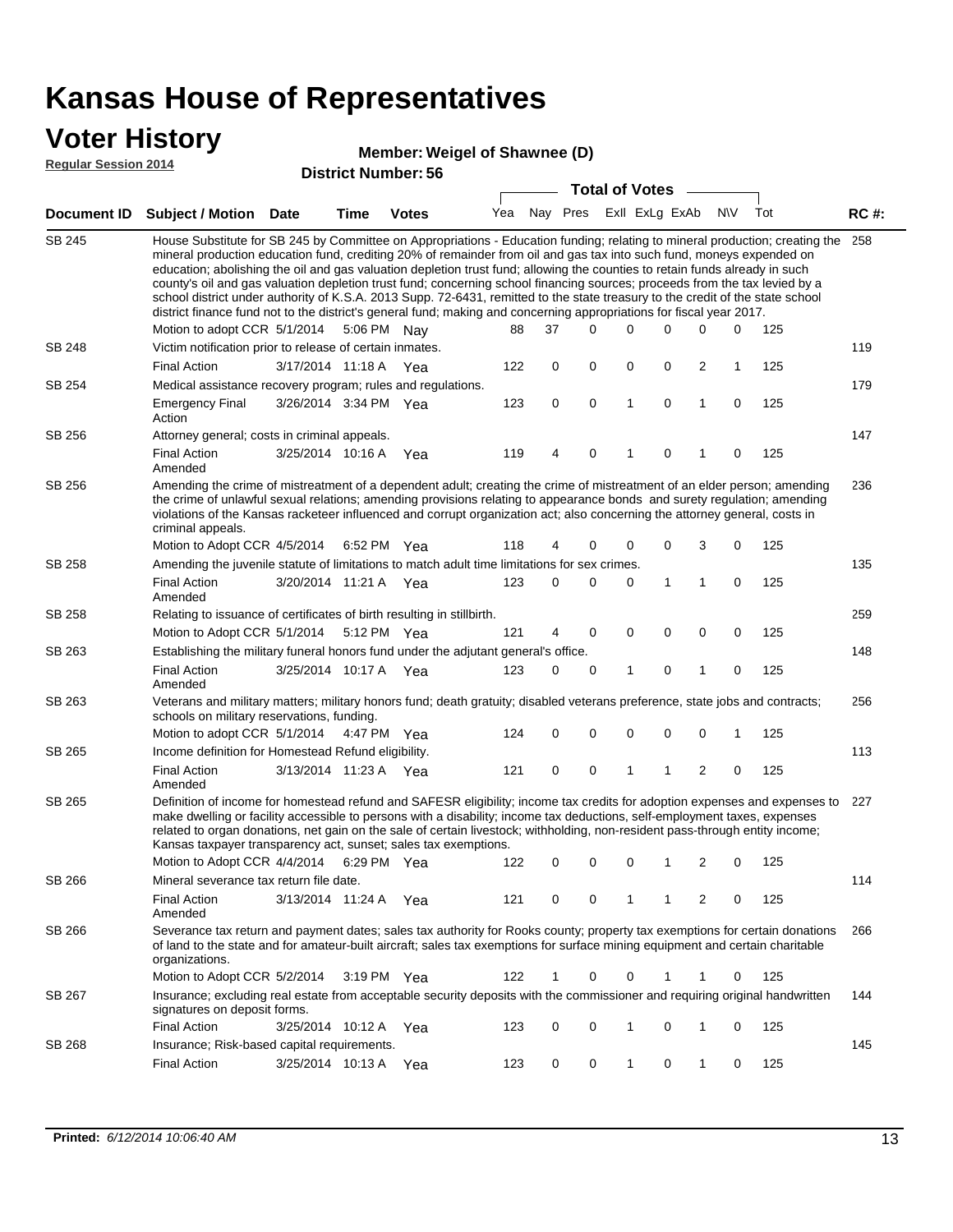### **Voter History**

**Regular Session 2014**

#### **Weigel of Shawnee (D)**

|               |                                                                                                                                                                                    |                       |      |              |     |                |             | <b>Total of Votes</b> |              |   |             |     |             |
|---------------|------------------------------------------------------------------------------------------------------------------------------------------------------------------------------------|-----------------------|------|--------------|-----|----------------|-------------|-----------------------|--------------|---|-------------|-----|-------------|
| Document ID   | <b>Subject / Motion Date</b>                                                                                                                                                       |                       | Time | <b>Votes</b> | Yea | Nay Pres       |             | Exll ExLg ExAb        |              |   | N\V         | Tot | <b>RC#:</b> |
| SB 271        | Amending the Kansas medicaid fraud control act.                                                                                                                                    |                       |      |              |     |                |             |                       |              |   |             |     | 176         |
|               | <b>Emergency Final</b><br><b>Action Amend</b>                                                                                                                                      | 3/26/2014 3:30 PM Yea |      |              | 123 | 0              | 0           | 1                     | 0            | 1 | $\mathbf 0$ | 125 |             |
| SB 271        | Amending the Kansas medicaid fraud control act.                                                                                                                                    |                       |      |              |     |                |             |                       |              |   |             |     | 228         |
|               | Motion to Adopt CCR 4/4/2014 6:33 PM Yea                                                                                                                                           |                       |      |              | 122 | 0              | 0           | 0                     | 1            | 2 | 0           | 125 |             |
| SB 272        | Eliminating the 3% limit on controlled shooting area acreage in a county.                                                                                                          |                       |      |              |     |                |             |                       |              |   |             |     | 149         |
|               | <b>Final Action</b>                                                                                                                                                                | 3/25/2014 10:19 A Yea |      |              | 123 | 0              | 0           | 1                     | 0            | 1 | $\mathbf 0$ | 125 |             |
| SB 273        | House Substitute for SB 273 by Committee on Transportation †Commercial vehicles; regulation and registration thereof.                                                              |                       |      |              |     |                |             |                       |              |   |             |     | 168         |
|               | Final Action Sub Bill 3/26/2014 11:00 A Yea<br>Amended                                                                                                                             |                       |      |              | 122 | 1              | 0           | 1                     | 0            | 1 | 0           | 125 |             |
| SB 273        | Regulation of commercial motor vehicles; exemption from rules and regulations of the Kansas corporation commission.                                                                |                       |      |              |     |                |             |                       |              |   |             |     | 265         |
|               | Motion to Adopt CCR 5/2/2014 3:10 PM Yea                                                                                                                                           |                       |      |              | 101 | 22             | 0           | 0                     | 1            | 1 | 0           | 125 |             |
| SB 274        | Political action committees, legislative leadership.                                                                                                                               |                       |      |              |     |                |             |                       |              |   |             |     | 169         |
|               | <b>Final Action</b><br>Amended                                                                                                                                                     | 3/26/2014 11:01 A Yea |      |              | 108 | 15             | 0           | -1                    | 0            | 1 | 0           | 125 |             |
| <b>SB 278</b> | Establishing the state board of veterinary examiners within the animal health division of the Kansas department of agriculture<br>for a two-year period.                           |                       |      |              |     |                |             |                       |              |   |             |     | 127         |
|               | <b>Final Action</b>                                                                                                                                                                | 3/19/2014 11:24 A     |      | Yea          | 122 | 0              | 0           | 0                     | 1            | 2 | 0           | 125 |             |
| SB 284        | Amending the Kansas 911 act.                                                                                                                                                       |                       |      |              |     |                |             |                       |              |   |             |     | 124         |
|               | <b>Final Action</b>                                                                                                                                                                | 3/17/2014 11:24 A     |      | Yea          | 121 | $\overline{2}$ | $\mathbf 0$ | $\mathbf 0$           | $\mathbf 0$  | 2 | 0           | 125 |             |
| SB 285        | Optometrists; prohibition against limiting payment for covered services to insurance plan amounts.                                                                                 |                       |      |              |     |                |             |                       |              |   |             |     | 150         |
|               | <b>Final Action</b><br>Amended                                                                                                                                                     | 3/25/2014 10:20 A     |      | Yea          | 123 | 0              | 0           | $\mathbf{1}$          | 0            | 1 | 0           | 125 |             |
| SB 286        | Extending sunset date on certain agriculture fees from July 1, 2015, to July 1, 2019.                                                                                              |                       |      |              |     |                |             |                       |              |   |             |     | 151         |
|               | <b>Final Action</b><br>Amended                                                                                                                                                     | 3/25/2014 10:23 A Yea |      |              | 76  | 47             | 0           | $\mathbf{1}$          | 0            | 1 | 0           | 125 |             |
| SB 286        | Agriculture; extending sunset date on certain agriculture fees from July 1, 2015, to July 1, 2018; national day of the cowboy;<br>establishing the local food and farm task force. |                       |      |              |     |                |             |                       |              |   |             |     | 264         |
|               | Motion to adopt CCR 5/2/2014 3:04 PM Yea                                                                                                                                           |                       |      |              | 102 | 21             | 0           | 0                     | 1            | 1 | 0           | 125 |             |
| SB 306        | Modernizing certain insurance laws to allow use of additional investments.                                                                                                         |                       |      |              |     |                |             |                       |              |   |             |     | 173         |
|               | <b>Emergency Final</b>                                                                                                                                                             | 3/26/2014 3:26 PM Yea |      |              | 123 | 0              | 0           | 1                     | $\mathbf 0$  | 1 | 0           | 125 |             |
|               | Action                                                                                                                                                                             |                       |      |              |     |                |             |                       |              |   |             |     |             |
| <b>SB 308</b> | Updating the Kansas no-call act.                                                                                                                                                   |                       |      |              |     |                |             |                       |              |   |             |     | 138         |
|               | <b>Final Action</b>                                                                                                                                                                | 3/21/2014 10:15 A     |      | Yea          | 117 | 0              | 0           | 0                     | $\mathbf{1}$ | 6 | 1           | 125 |             |
| SB 309        | Health insurance coverage for qualified professional associations.                                                                                                                 |                       |      |              |     |                |             |                       |              |   |             |     | 182         |
|               | <b>Emergency Final</b><br>Action                                                                                                                                                   | 3/26/2014 3:38 PM Yea |      |              | 122 | 1              | 0           | 1                     | 0            | 1 | 0           | 125 |             |
| SB 310        | Grand juries; crimes to consider; amendment of indictment.                                                                                                                         |                       |      |              |     |                |             |                       |              |   |             |     | 180         |
|               | <b>Emergency Final</b><br>Action                                                                                                                                                   | 3/26/2014 3:35 PM Yea |      |              | 122 | 1              | 0           | 1                     | 0            | 1 | 0           | 125 |             |
| SB 311        | Increasing the noneconomic damages cap and changing rules related to expert evidence.                                                                                              |                       |      |              |     |                |             |                       |              |   |             |     | 142         |
|               | <b>Final Action</b><br>Amended                                                                                                                                                     | 3/24/2014 10:17 A Yea |      |              | 119 | 3              | $\Omega$    | 0                     | 0            | 3 | 0           | 125 |             |
| SB 311        | Increasing the noneconomic damages cap, changing rules related to expert evidence and repealing statutes pertaining to<br>collateral source benefits.                              |                       |      |              |     |                |             |                       |              |   |             |     | 203         |
|               | Motion to adopt CCR 4/3/2014 6:15 PM Yea                                                                                                                                           |                       |      |              | 120 | 4              | 0           | 0                     | 0            | 1 | 0           | 125 |             |
| SB 321        | Return of premiums separate from notice of denial of coverage.                                                                                                                     |                       |      |              |     |                |             |                       |              |   |             |     | 146         |
|               | <b>Final Action</b>                                                                                                                                                                | 3/25/2014 10:15 A Yea |      |              | 123 | 0              | 0           | 1                     | 0            | 1 | 0           | 125 |             |
| SB 329        | Clarifying court orders relating to parents in juvenile offender cases.<br><b>Final Action</b>                                                                                     | 3/20/2014 11:23 A Yea |      |              | 123 | 0              | 0           | 0                     | 1            | 1 | 0           | 125 | 136         |
|               | Amended                                                                                                                                                                            |                       |      |              |     |                |             |                       |              |   |             |     |             |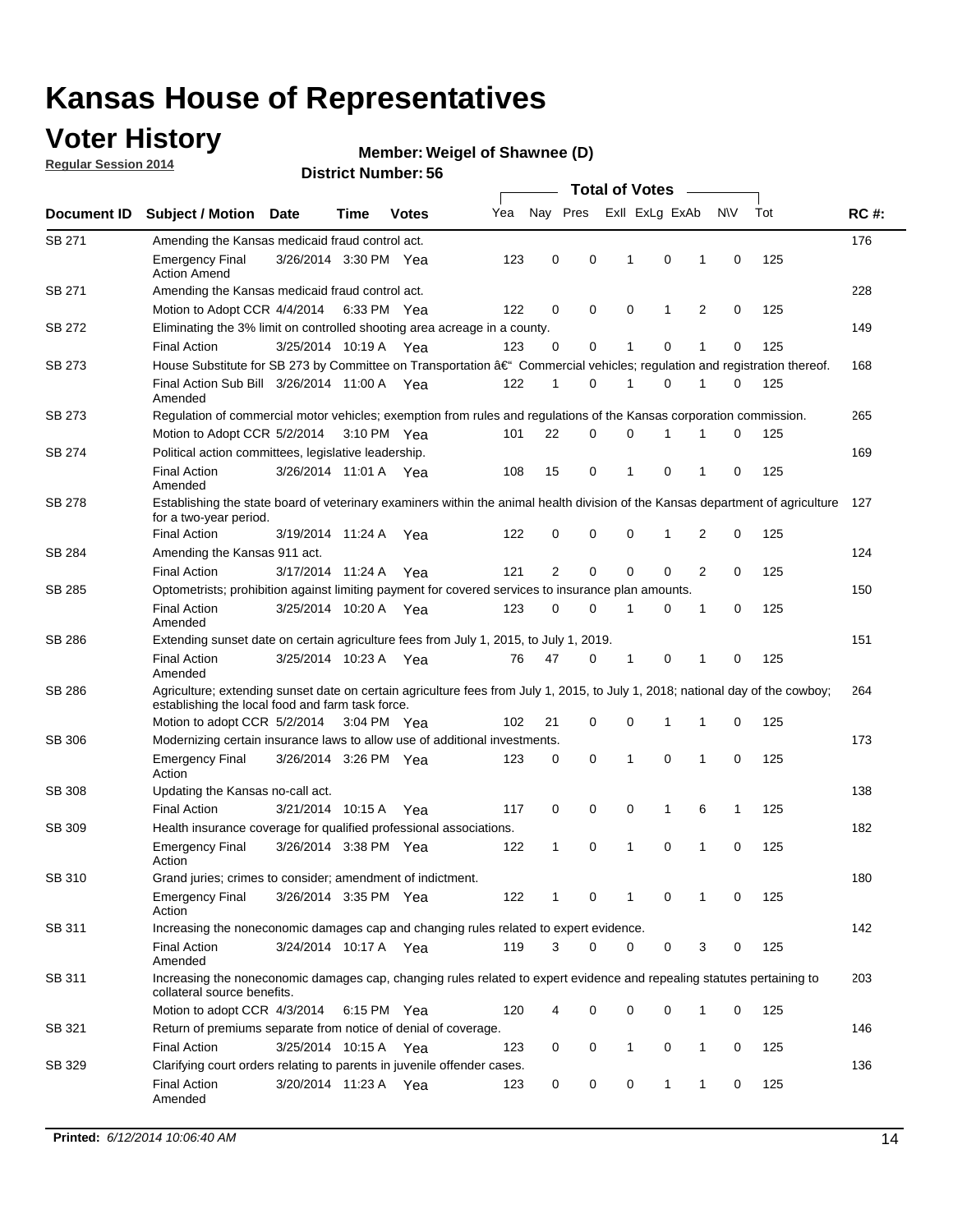### **Voter History**

**Regular Session 2014**

**Weigel of Shawnee (D)**

|                 |                                                                                                                                                                    |                       |             |              |     |              |             | <b>Total of Votes</b>   |             |              |             |     |             |
|-----------------|--------------------------------------------------------------------------------------------------------------------------------------------------------------------|-----------------------|-------------|--------------|-----|--------------|-------------|-------------------------|-------------|--------------|-------------|-----|-------------|
| Document ID     | <b>Subject / Motion</b>                                                                                                                                            | <b>Date</b>           | Time        | <b>Votes</b> | Yea |              |             | Nay Pres ExII ExLg ExAb |             |              | N\V         | Tot | <b>RC#:</b> |
| SB 329          | Clarifying court orders relating to parents in juvenile offender cases and changing the statute of limitations on certain juvenile<br>offenses.                    |                       |             |              |     |              |             |                         |             |              |             |     | 242         |
|                 | Motion to adopt CCR 4/30/2014 3:23 PM Yea                                                                                                                          |                       |             |              | 122 | 1            | 0           | 1                       | 1           | 0            | 0           | 125 |             |
| SB 344          | Special permits, oversized loads, transportation of hay or feed stuffs.                                                                                            |                       |             |              |     |              |             |                         |             |              |             |     | 152         |
|                 | <b>Final Action</b><br>Amended                                                                                                                                     | 3/25/2014 10:24 A     |             | Yea          | 122 | $\mathbf{1}$ | 0           | 1                       | $\mathbf 0$ | 1            | 0           | 125 |             |
| SB 349          | Boiler safety act; deputy inspectors.                                                                                                                              |                       |             |              |     |              |             |                         |             |              |             |     | 128         |
|                 | <b>Final Action</b><br>Amended                                                                                                                                     | 3/19/2014 11:25 A     |             | Yea          | 119 | 3            | 0           | 0                       | 1           | 2            | 0           | 125 |             |
| SB 349          | Board of technical professions; recodification of professions and scope of practice, other; boiler safety act, deputy<br>inspectors.                               |                       |             |              |     |              |             |                         |             |              |             |     | 215         |
|                 | Motion to Adopt CCR 4/4/2014                                                                                                                                       |                       | 10:02 A     | Yea          | 112 | 11           | 0           | 1                       | 0           | $\mathbf{1}$ | 0           | 125 |             |
| SB 351          | Vehicle identification numbers; penalties; damages.                                                                                                                |                       |             |              |     |              |             |                         |             |              |             |     | 153         |
|                 | <b>Final Action</b>                                                                                                                                                | 3/25/2014 10:25 A     |             | Yea          | 123 | 0            | 0           | 1                       | $\mathbf 0$ | 1            | 0           | 125 |             |
| SB 357          | Increasing the number of allowable hunter education deferrals.                                                                                                     |                       |             |              |     |              |             |                         |             |              |             |     | 154         |
|                 | <b>Final Action</b><br>Amended                                                                                                                                     | 3/25/2014 10:26 A     |             | Yea          | 97  | 26           | 0           | 1                       | 0           | $\mathbf 1$  | $\mathbf 0$ | 125 |             |
| SB 357          | Authorizing land purchases by the state; amending process state uses to address seized wildlife; increasing the number of<br>allowable hunter education deferrals. |                       |             |              |     |              |             |                         |             |              |             |     | 275         |
|                 | Motion to Adopt CCR 5/2/2014                                                                                                                                       |                       | 7:53 PM Yea |              | 113 | 11           | 0           | 0                       | 0           | 1            | 0           | 125 |             |
| SB 359          | Relating to asbestos-related liability.                                                                                                                            |                       |             |              |     |              |             |                         |             |              |             |     | 177         |
|                 | <b>Emergency Final</b><br>Action                                                                                                                                   | 3/26/2014 3:32 PM     |             | Nav          | 94  | 29           | 0           | 1                       | 0           | $\mathbf{1}$ | 0           | 125 |             |
| SB 367          | Creating the student data privacy act.                                                                                                                             |                       |             |              |     |              |             |                         |             |              |             |     | 186         |
|                 | <b>Emergency Final</b><br><b>Action Amend</b>                                                                                                                      | 3/26/2014 3:43 PM Yea |             |              | 119 | 4            | 0           | 1                       | $\mathbf 0$ | 1            | 0           | 125 |             |
| SB 367          | Creating the student data privacy act.                                                                                                                             |                       |             |              |     |              |             |                         |             |              |             |     | 245         |
|                 | Motion to adopt CCR 4/30/2014 3:41 PM Yea                                                                                                                          |                       |             |              | 123 | 0            | 0           | 1                       | 1           | $\mathbf 0$  | 0           | 125 |             |
| SB 371          | Amending employment security law regarding disposition of penalty funds and disclosure of confidential information.                                                |                       |             |              |     |              |             |                         |             |              |             |     | 129         |
|                 | <b>Final Action</b>                                                                                                                                                | 3/19/2014 11:27 A Nay |             |              | 90  | 32           | $\mathbf 0$ | 0                       | 1           | 2            | 0           | 125 |             |
| SB 372          | Amending the shared work unemployment compensation program; layoff aversion.                                                                                       |                       |             |              |     |              |             |                         |             |              |             |     | 155         |
|                 | <b>Final Action</b>                                                                                                                                                | 3/25/2014 10:28 A     |             | Yea          | 123 | 0            | 0           | $\mathbf{1}$            | 0           | 1            | 0           | 125 |             |
| SB 402          | Amending statutes related to the Kansas criminal justice information system committee.                                                                             |                       |             |              |     |              |             |                         |             |              |             |     | 178         |
|                 | <b>Emergency Final</b><br>Action                                                                                                                                   | 3/26/2014 3:33 PM Yea |             |              | 123 | 0            | 0           | 1                       | 0           | 1            | 0           | 125 |             |
| SB 423          | Authorizing Department of Administration to sell Landon and Eisenhower state office buildings.                                                                     |                       |             |              |     |              |             |                         |             |              |             |     | 233         |
|                 | <b>Final Action</b><br>Amended                                                                                                                                     | 4/5/2014              | 10:28 A     | Nav          | 66  | 55           | 0           | 0                       | $\mathbf 0$ | 4            | 0           | 125 |             |
| SB 424          | Amending the statutory requirements for a valid hospital lien.                                                                                                     |                       |             |              |     |              |             |                         |             |              |             |     | 183         |
|                 | <b>Emergency Final</b><br>Action                                                                                                                                   | 3/26/2014 3:39 PM Yea |             |              | 115 | 8            | 0           | $\mathbf{1}$            | 0           | 1            | 0           | 125 |             |
| <b>SCR 1618</b> | Substitute for SCR 1618 by Committee on Federal and State Affairs -- State constitutional amendment authorizing raffles.                                           |                       |             |              |     |              |             |                         |             |              |             |     | 170         |
|                 | Final Action Sub Bill 3/26/2014 11:06 A Yea                                                                                                                        |                       |             |              | 102 | 19           | 2           | 1                       | 0           | $\mathbf{1}$ | 0           | 125 |             |
| <b>SCR 1620</b> | Port authority; creation in Stafford, Kansas.                                                                                                                      |                       |             |              |     |              |             |                         |             |              |             |     | 234         |
|                 | <b>Final Action</b>                                                                                                                                                | 4/5/2014              | 10:29 A     | Yea          | 121 | 0            | 0           | 0                       | 0           | 4            | 0           | 125 |             |